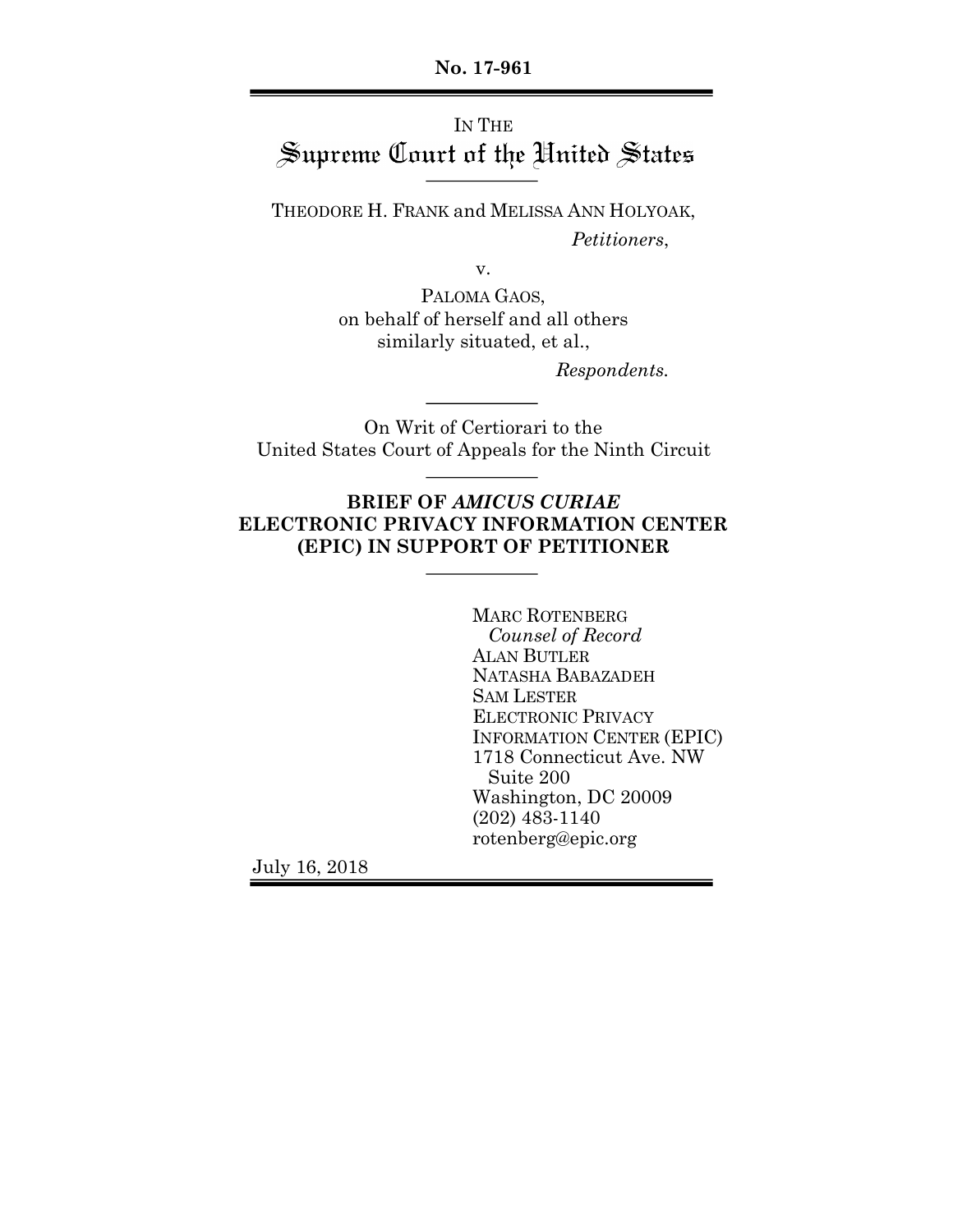## **TABLE OF CONTENTS**

| INTEREST OF THE AMICI CURIAE 1                                                                                                                                  |
|-----------------------------------------------------------------------------------------------------------------------------------------------------------------|
| SUMMARY OF THE ARGUMENT3                                                                                                                                        |
|                                                                                                                                                                 |
| The lower court's failure to recognize three key<br>I.<br>deficiencies in the Settlement warrants                                                               |
| A. The Settlement resulted in no meaningful                                                                                                                     |
| The Settlement does not provide direct<br>B.                                                                                                                    |
| C. The parties did not appropriately select                                                                                                                     |
| II. In cy pres matters, courts should ensure<br>fairness, prevent collusion, and promote the                                                                    |
| A. Cy pres is appropriate only when the<br>settlement is otherwise fair to class<br>members and it would advance the<br>underlying purpose of the litigation 19 |
| Proposed cy pres recipients must show a<br>В.<br>sufficient nexus between the purpose of<br>the litigation and proposed activities that                         |
| To prevent collusion, courts must conduct<br>$C_{\cdot}$<br>close oversight of proposed cy pres                                                                 |
|                                                                                                                                                                 |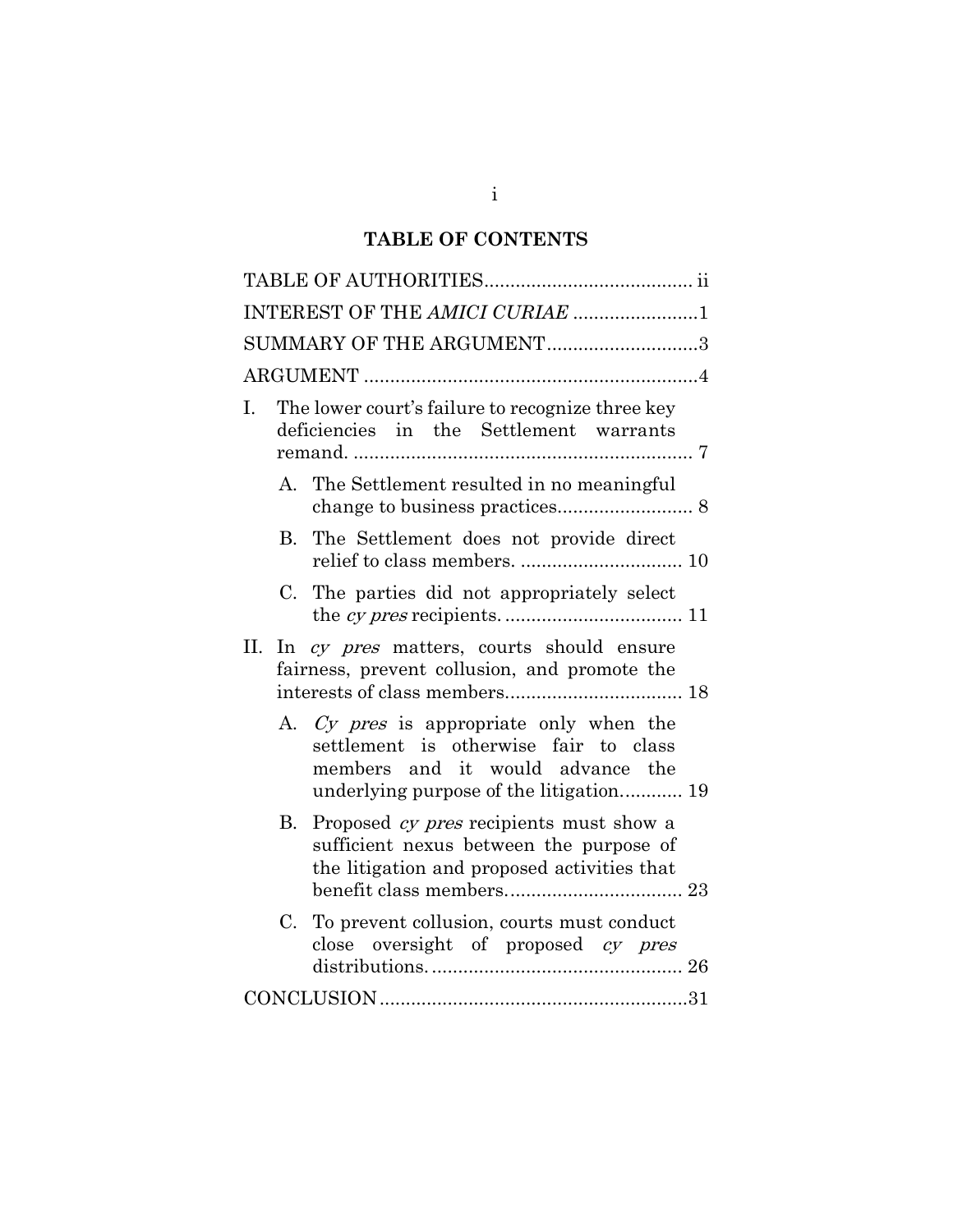## **TABLE OF AUTHORITIES**

## **CASES**

| Carpenter v. United States,<br>138 S. Ct. 2206 (2018) (Alito, J., dissenting) 4                                                                                                        |
|----------------------------------------------------------------------------------------------------------------------------------------------------------------------------------------|
| Carpenter v. United States,                                                                                                                                                            |
| Dennis v. Kellogg Co.,<br>697 F.3d 858 (9th Cir. 2012)13, 18, 19, 27                                                                                                                   |
| <i>Fraley v. Facebook,</i><br>966 F. Supp. 2d 939 (N.D. Cal. 2013)  22                                                                                                                 |
| In re Google Inc. Cookie Placement Consumer<br>Privacy Litig., No. cv-12-md-2358 (SLR),<br>2017 WL 446121 (D. Del. Feb. 2, 2017), appeal<br>docketed, No. 17-1480 (Mar. 7, 2017)24, 29 |
| In re Google Referrer Header Privacy Litig.,<br>87 F. Supp. 3d 1122 (N.D. Cal. 2015), aff'd,                                                                                           |
| In re Netflix Privacy Litigation, 5:11-cv-00379,<br>2011 WL 7460099 (N.D. Cal. Mar. 18, 2013) 30                                                                                       |
| Lane v. Facebook, Inc.,<br>696 F.3d 811 (9th Cir. 2012), cert. denied 134                                                                                                              |
| Lane v. Facebook, Inc.,<br>709 F.3d 791 (9th Cir. 2013) (Smith, J.,<br>dissenting from denial of rehearing <i>en banc</i> ) 12, 24,<br>25, 26                                          |
| Lane v. Facebook, Inc.,<br>709 F.3d 791 (9th Cir. 2013) (Smith, Kozinski,<br>O'Scannlain, Bybee, Bea, and Ikuta, Js.,                                                                  |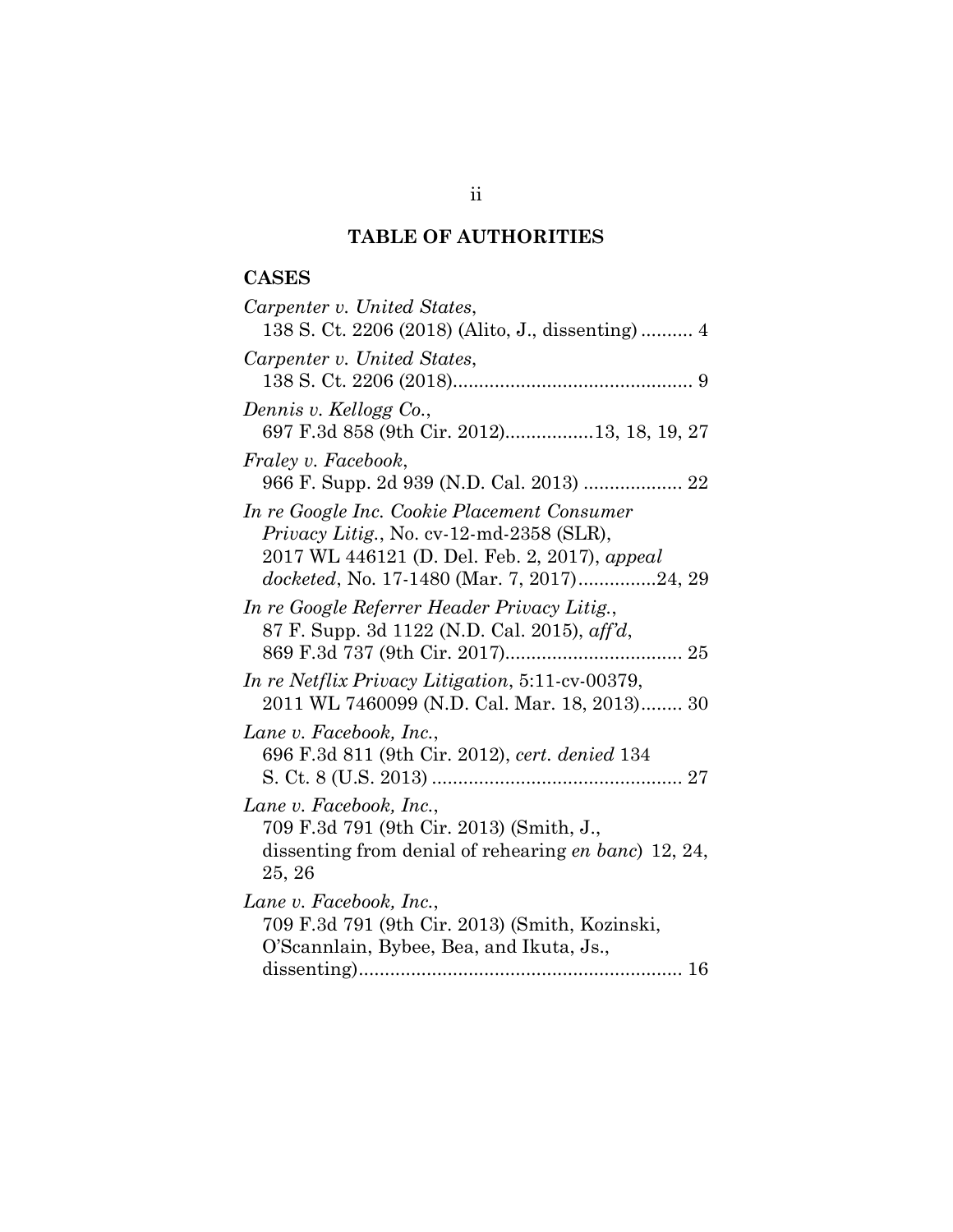| Marek v. Lane,                                        |
|-------------------------------------------------------|
| 571 U.S. 1003 (2013) (Roberts, C.J., statement        |
|                                                       |
| Molski v. Gleich,                                     |
| 318 F.3d 937 (9th Cir. 2003) overruled on             |
| other grounds by Dukes v. Wal-Mart Stores,            |
| <i>Inc.</i> , 603 F.3d 571 (9th Cir. 2010) 13, 18, 27 |
| Nachshin v. AOL, LLC,                                 |
| 663 F.3d 1034 (9th Cir. 1990)11, 12, 13, 14, 15       |
| Six (6) Mexican Workers v. Ariz. Citrus Growers,      |
| 904 F.2d 1301 (9th Cir. 1990)12, 13                   |

## **STATUTES**

| Stored Communications Act (SCA), 18 U.S.C. §§ |  |
|-----------------------------------------------|--|
|                                               |  |
|                                               |  |
|                                               |  |
|                                               |  |
|                                               |  |

## **OTHER AUTHORITIES**

| Adam Rogers, <i>Google's Academic Influence</i>                                                |  |
|------------------------------------------------------------------------------------------------|--|
| Campaign: It's Complicated, Wired (Jul. 14,                                                    |  |
|                                                                                                |  |
| Alexis Madrigal, Reading the Privacy Policies                                                  |  |
| You Encounter in a Year Would Take 76 Work                                                     |  |
|                                                                                                |  |
| Brief of Amicus Curiae EPIC, In re Google                                                      |  |
| Cookie Placement Consumer Privacy Litig.,                                                      |  |
| No. 12-2358, 2017 WL 446121 (D. Del. Feb. 2,<br>2017), appeal docketed, No. 17-1480 (3rd Cir., |  |
|                                                                                                |  |
|                                                                                                |  |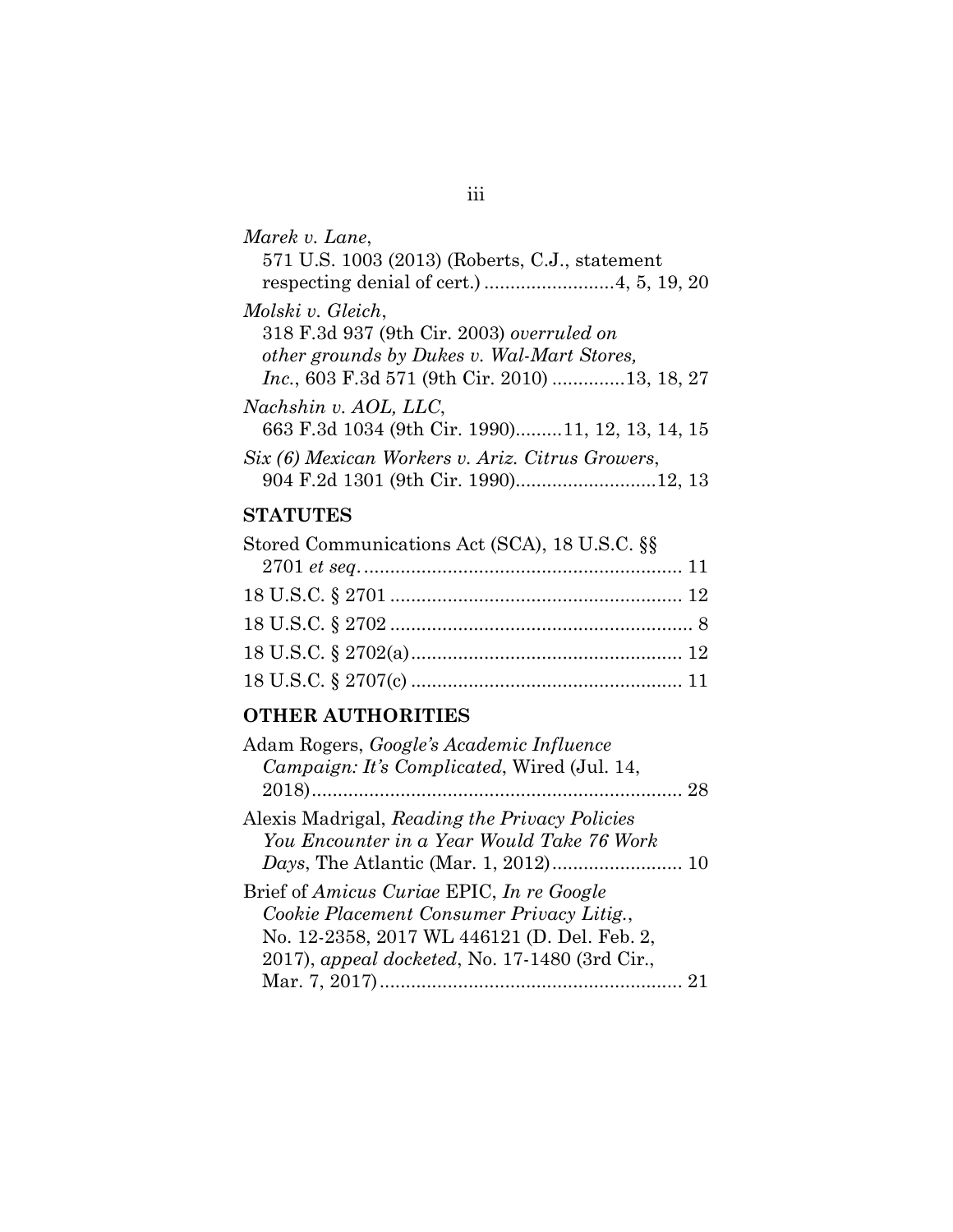| Brief of Amicus Curiae Fed. Trade Comm'n,        |
|--------------------------------------------------|
| Vassalle v. Midland Funding, No. 11-00096,       |
| 2014 WL 5162380 (N.D. Ohio Oct. 14, 2011),       |
| aff'd sub nom, Pelzer v. Vassalle, 655 Fed       |
|                                                  |
| Brody Mullins & Jack Nicas, Pay Professors:      |
| Inside Google's Academic Influence Campaign,     |
|                                                  |
| EPIC, Complaint, Request for Investigation,      |
| Injunction, and Other Relief, In the Matter of   |
| Google, Inc., before the Fed. Trade Comm'n       |
|                                                  |
| EPIC, MacArthur Foundation Withdraws From        |
| Consumer Cy Pres Settlement (Sept. 25, 2013) 23  |
|                                                  |
| Florian Schaub, Rebecca Balebako, & Lorrie       |
| Faith Cranor, Designing Effective Privacy        |
| Notices and Controls, 21 IEEE Internet           |
|                                                  |
| Google Spends Millions on Academic Research to   |
| <i>Influence Opinion, Says Watchdog, The</i>     |
|                                                  |
| Internet Live Stats, Google Search Statistics    |
|                                                  |
| Jeff Roberts, Why Privacy Settlements like       |
| Facebook's "Sponsored Stories" Lawsuit Aren't    |
|                                                  |
| Jonathan Taplin, Google's Disturbing Influence   |
| Over Think Tanks, N.Y. Times (Aug. 30, 2017) 28  |
|                                                  |
| Letter from Campaign for a Commercial-Free       |
| Childhood to the United States Court of          |
| Appeals for the Ninth Circuit (Feb. 12, 2014) 22 |

iv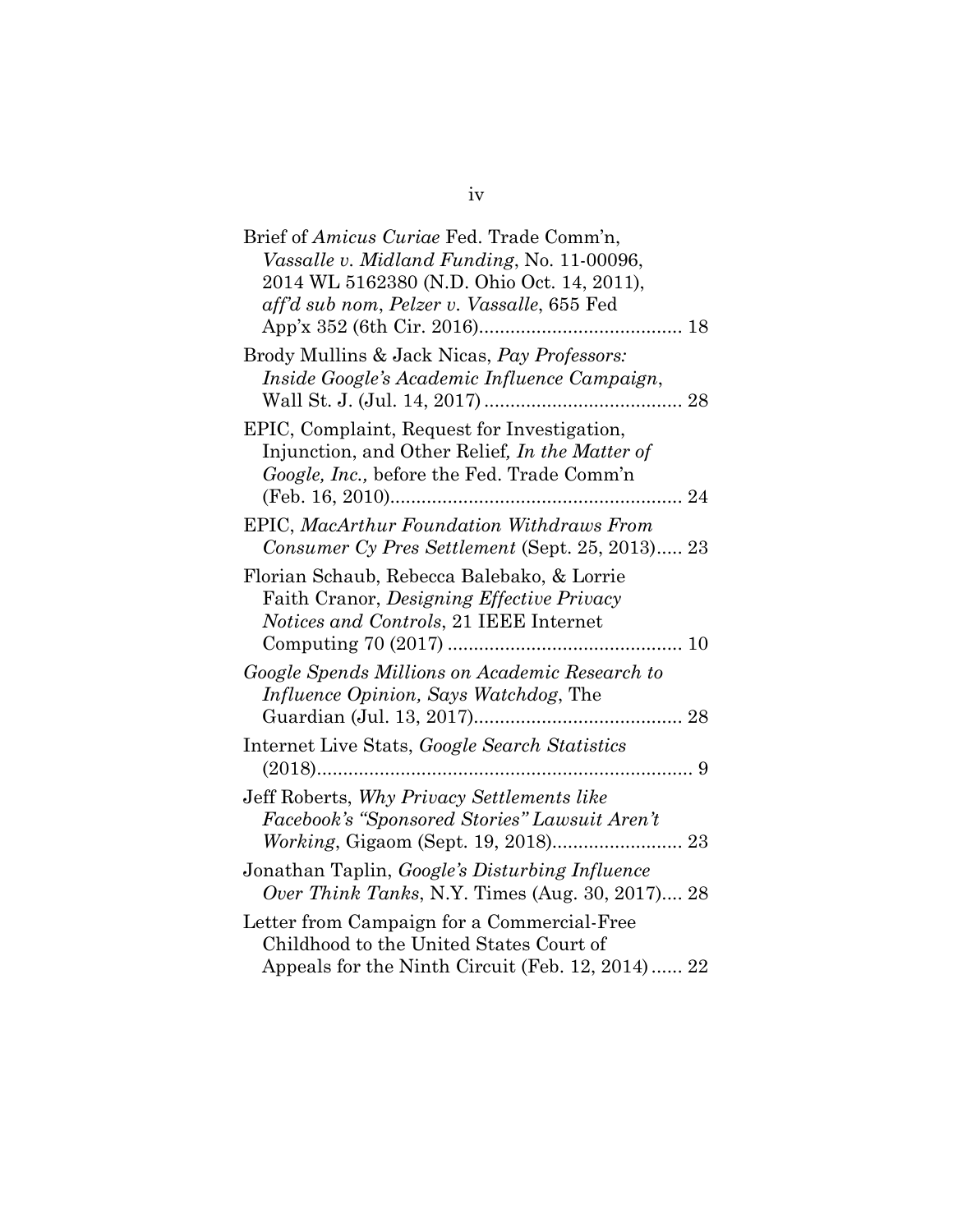| Letter from Consumer Privacy Groups to Eric<br>Schmidt, CEO, Google, Inc. (June 3, 2008) 17                                                                                                                                                         |
|-----------------------------------------------------------------------------------------------------------------------------------------------------------------------------------------------------------------------------------------------------|
| Letter from Consumer Privacy Organizations to<br>Hon. J. Davila, (Aug. 22, 2013) (docketed in,<br>In re Google Referrer Header Privacy Litig.,                                                                                                      |
| Letter from Consumer Privacy Organizations to<br>James A. Kohm, Assoc. Dir., Fed. Trade                                                                                                                                                             |
| Letter from Rotenberg, et al to Hon. J. Davila,<br>(Aug. 27, 2014) (docketed in, Google Referrer                                                                                                                                                    |
| Marc Rotenberg & David Jacobs, Enforcing<br>Privacy Rights: Class Action Litigation and<br>the Challenge of Cy Pres, in Enforcing Privacy<br>Law, Governance and Technology Series<br>(David Wrights & Paul De Her teds., 2016) 2, 4, 21,<br>26, 29 |
| Marc Rotenberg, Fair Information Practices and<br><i>the Architecture of Privacy</i> , 2001 Stan. Tech.                                                                                                                                             |
| Marc Scott & Nicholas Hirst, Google's Academic<br>Links Under Scrutiny, Politico (May 13, 2018)  28                                                                                                                                                 |
| Maria Temming, Website Privacy Policies Don't<br>Say Much About How They Share Your Data,                                                                                                                                                           |
| Molly Wood, Sweeping Away A Search History,                                                                                                                                                                                                         |

v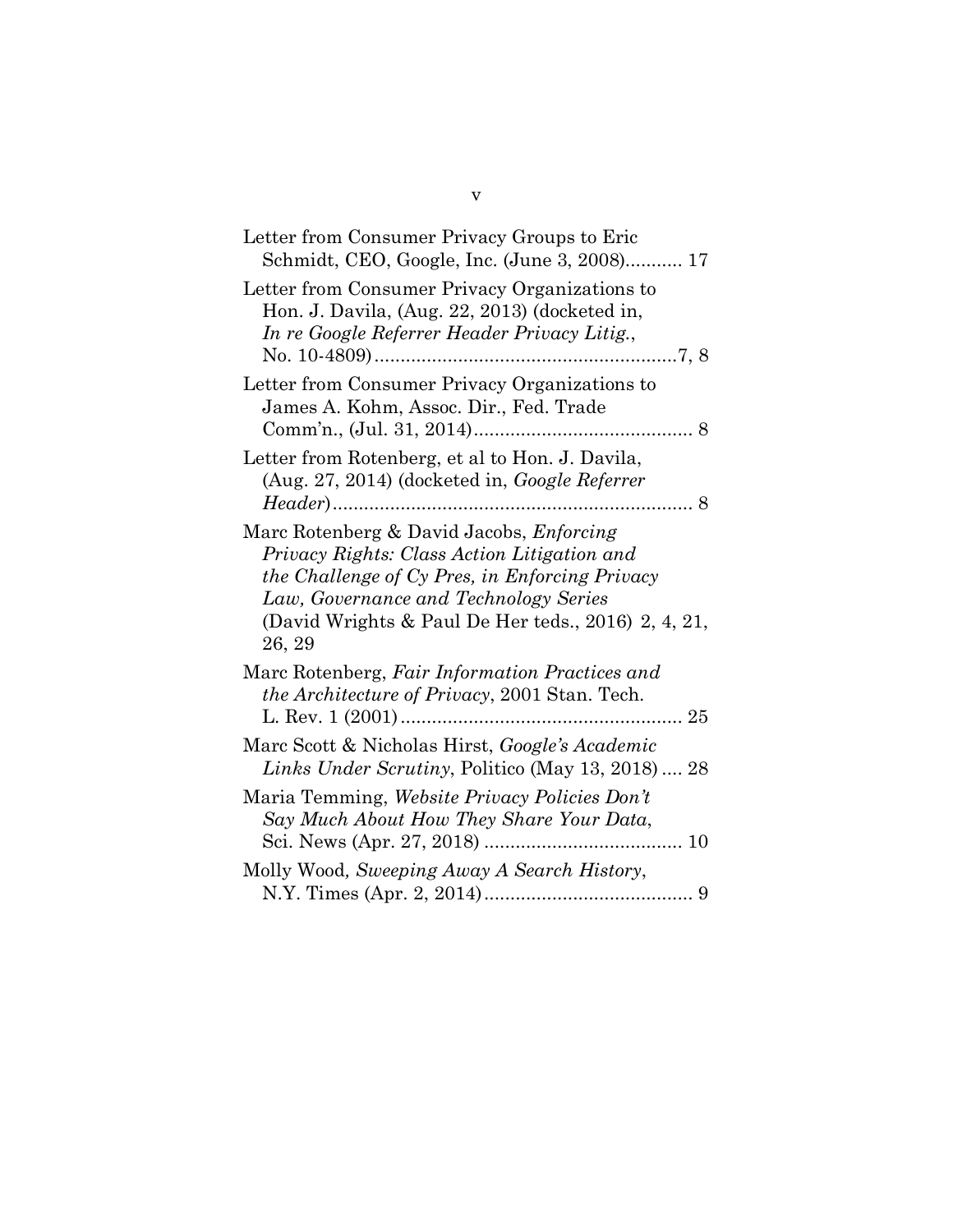| Notice of Motion and Memorandum in Support              |
|---------------------------------------------------------|
| of Motion for Order Granting Final Approval             |
| of Class Settlement, Certifying Settlement              |
| Class, and Appointing Class Representatives             |
| and Class Counsel at 6, In re Google Buzz               |
| <i>Privacy Litigation, 2011 WL 7460099 (No. 10-</i>     |
| 00672 JW) (N.D. Cal. entered Feb. 16, 2011)29, 30       |
| Order Denying Mot. for Prelim. Approval of              |
| Settlement, Fraley v. Facebook, No. 11-01726,           |
| 2012 WL 5838198 (N.D. Ca. Aug. 17, 2012) 11             |
| Press Release, Fed. Trade Comm'n, FTC Files             |
| Amicus Brief in U.S. District Court Opposing            |
| Proposed Class Action Settlement with Debt              |
| Buyer Midland Funding LLC (May 23, 2011) 18             |
| Press Release, Fed. Trade Comm'n, Google Will           |
| Pay \$22.5 Million to Settle FTC Charges it             |
| Misrepresented Privacy Assurances to Users              |
| of Apple's Safari Internet Browser: Privacy             |
| Settlement is the Largest FTC Penalty Ever              |
| for Violation of a Commission Order (Aug. 9,            |
| 21                                                      |
|                                                         |
| Principles of the Law of Aggregate Litigation §         |
| 3.07 (Am. Law Inst. 2010)  6, 13, 20, 22, 27            |
| Second Amended Complaint, Gaos v. Google,               |
| <i>Inc.</i> , 87 F. Supp. 3d 1122 (N.D. Cal. 2015) (No. |
|                                                         |

## vi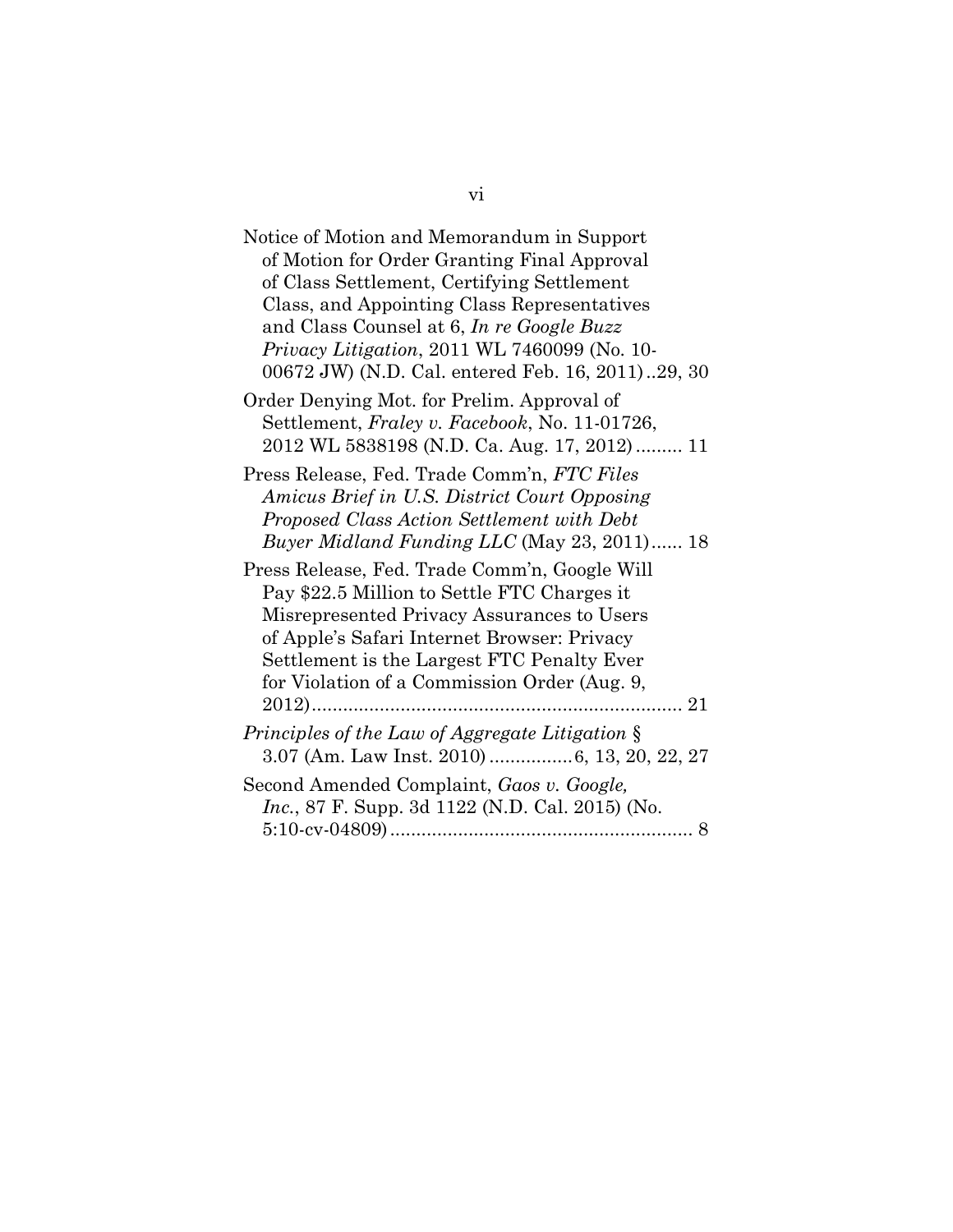#### **INTEREST OF THE** *AMICI CURIAE*

The Electronic Privacy Information Center (EPIC) is a public interest research center in Washington, D.C.1 EPIC was established in 1994 to focus public attention on emerging civil liberties issues and to protect privacy, the First Amendment, and other constitutional values.

EPIC and several consumer privacy organizations twice urged the district court to reject this Settlement. We stated that the relief to class members contained "obvious deficiencies." Letter from Consumer Privacy Organizations to Hon. J. Davila (Aug. 27, 2014) (docketed in *In re Google Referrer Header Privacy Litig.*, No. 10-4809);<sup>2</sup> Letter from Consumer Privacy Organizations to Hon. J. Davila (Aug. 22, 2013) (docketed in, *In re Google Referrer Header Privacy Litig.*, No. 10-4809).3

EPIC seeks to ensure that settlements in privacy class actions advance the interests of the underlying claims, protect the interests of class members, and fulfill the core purposes of the *cy pres* doctrine. In addition to advising courts in several *cy pres* matters, EPIC has proposed objective criteria for courts to consider in evaluating potential *cy pres* awards. *See* Marc

<sup>&</sup>lt;sup>1</sup> Both parties consent to the filing of this brief. In accordance with Rule 37.6, the undersigned states that no monetary contributions were made for the preparation or submission of this brief, and this brief was not authored, in whole or in part, by counsel for a party.

<sup>2</sup> https://epic.org/privacy/internet/ftc/google/CPO-ltr-Judge-Davila-re-Gaos.pdf.

<sup>3</sup> https://epic.org/privacy/google/EPIC-et-al-Ltr-Google-Referrer-Header.pdf.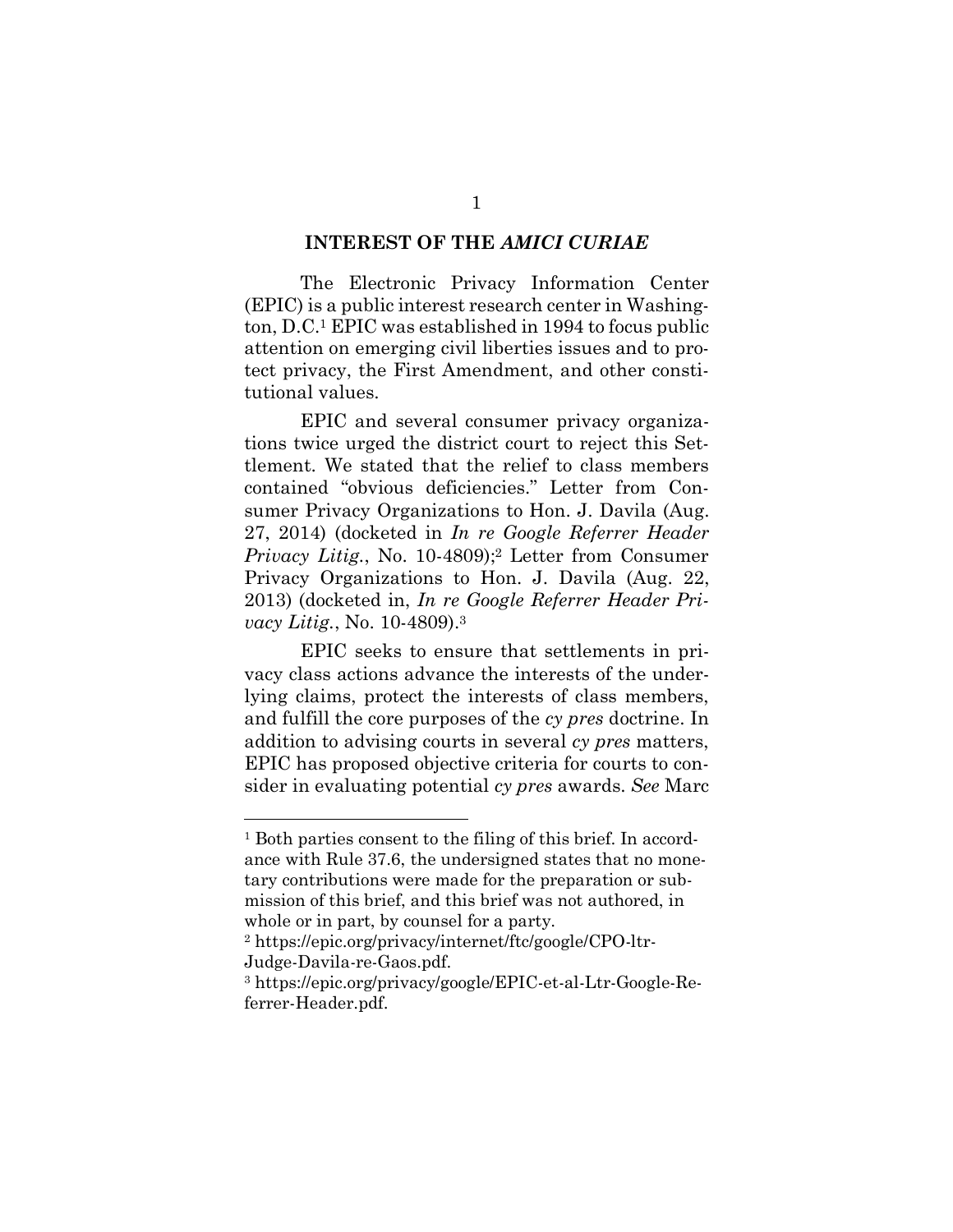Rotenberg & David Jacobs, *Enforcing Privacy Rights: Class Action Litigation and the Challenge of Cy Pres, in Enforcing Privacy Law, Governance and Technology Series* 307 (David Wrights & Paul De Her teds., 2016) (hereinafter *Enforcing Privacy Rights*).

EPIC has also filed numerous briefs before this Court, over the past 25 years, in cases concerning the protection of privacy. *See, e.g.*, Brief of *Amicus Curiae*  EPIC et al., *Carpenter v. United States*, 138 S. Ct. 2206 (2018) (No. 16-402) (Whether the Fourth Amendment Permits the Government to Obtain Six Months of Cell Phone Location Records Without a Warrant); Brief of *Amici Curiae* EPIC et. al, *Spokeo v. Robins*, 136 S. Ct. 1540 (2016) (No. 13-1339) (arguing that the violation of a consumer's privacy rights under federal law constitutes an injury-in-fact sufficient to confer Article III standing); Brief of *Amici Curiae* EPIC et. al, *NASA v. Nelson*, 562 U.S. 134 (2011) (No. 09-530) (arguing that the Court should recognize the right to informational privacy); Brief of *Amicus Curiae* EPIC, *Reno v. Condon*, 528 U.S. 141 (2000) (No. 98-1464) (arguing that the Driver's Privacy Protection Act is constitutional and creates a baseline standard for driver privacy).

EPIC fully respects the concerns raised by Chief Justice Roberts in *Marek v. Lane*, 571 U.S. 1003 (2013), regarding *cy pres* only settlements and seeks, by means of this *amicus*, to answer the questions the Chief Justice posed.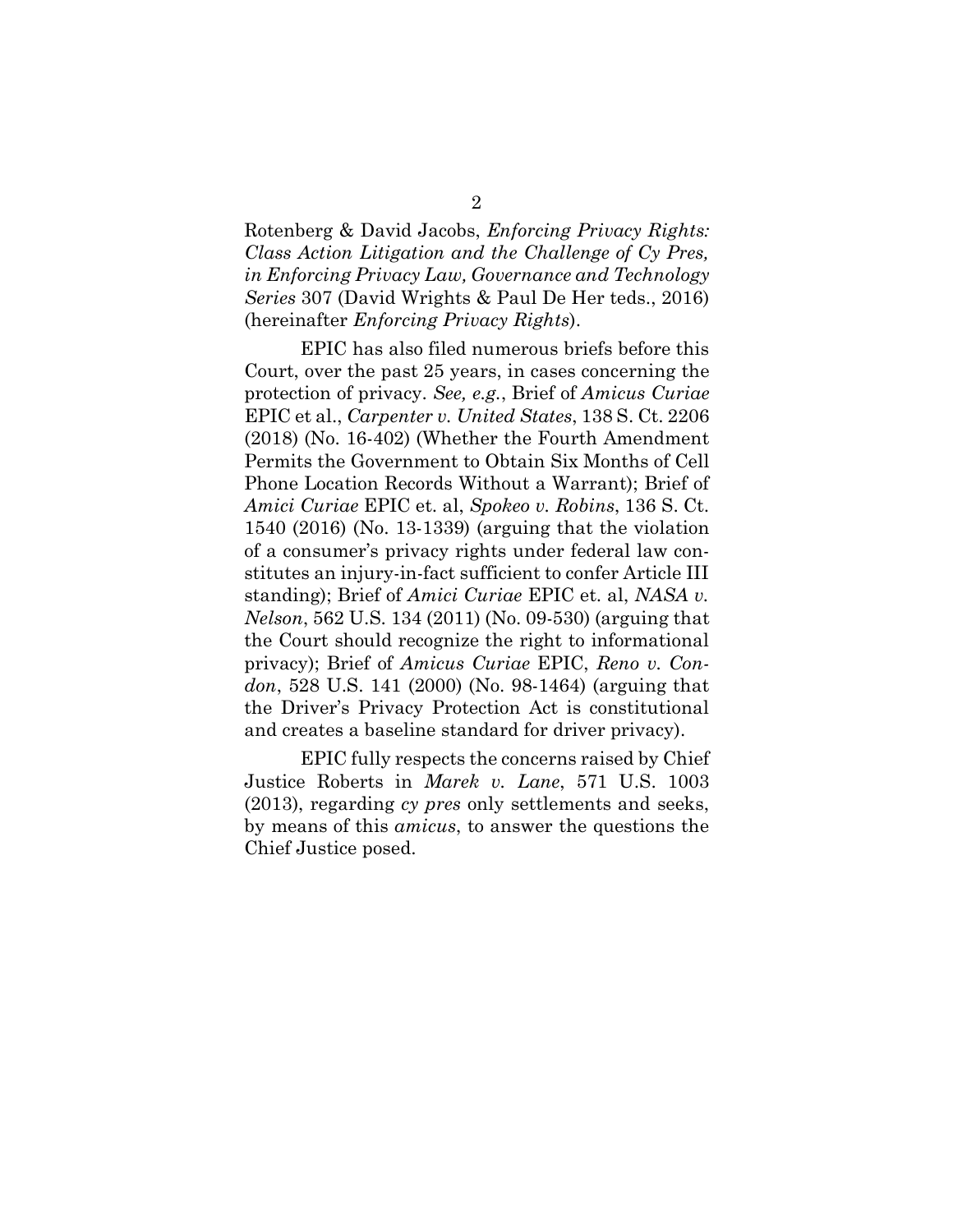#### **SUMMARY OF THE ARGUMENT**

Class action litigation is vital to ensure the protection of the public interest—particularly in the privacy field—and class action settlements should be fair to class members. A class action settlement should not permit the continuation of the business practice that provided the basis for the lawsuit. A class action settlement should result in a substantial change in business practice. A class action settlement should provide monetary relief to class members. If it is not possible to provide monetary relief to class members, then a *cy pres* award may be appropriate if the award advances the aims of the underlying litigation and is provided to organizations aligned with the interests of class members.

Unfortunately, lower courts have approved settlements that do not satisfy these criteria. As a consequence, companies have continued to engage in the practices that gave rise to the litigation and class members have received no relief. This has not served the interests of justice.

Chief Justice Roberts stated in *Marek v. Lane*, that the "Court has not previously addressed any of [the] issues" surrounding the fairness of class action settlements involving "*cy pres*" distributions. 571 U.S. 1003 (2013) (Roberts, C.J., statement respecting denial of cert.). Now the Court has the opportunity to address these issues. Given the growing public concern about data breaches, identity theft, and financial fraud it is vitally important that the Court preserve the enforcement mechanism that prevents the misuse of personal data and helps safeguard the American public. But that was not the outcome in the *Gaos* Settlement. The Court should reverse and remand to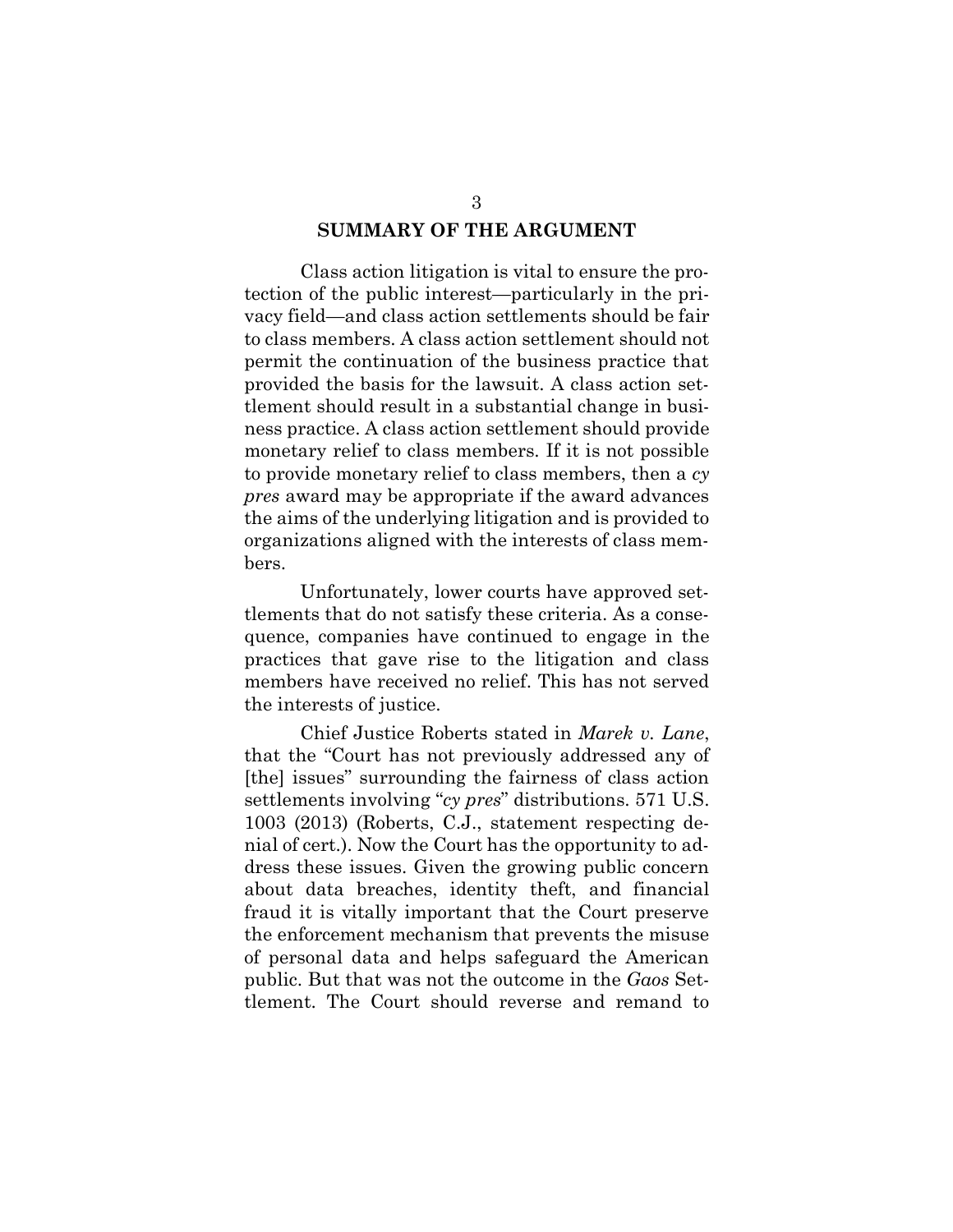ensure that the Settlement in this case, and in other similar cases, provides an actual benefit to class members.

#### **ARGUMENT**

Class action litigation is central to the protection of privacy in the United States. Data breaches impact millions of individuals, yet there is little incentive for any single person to pursue a legal action. And the risks to Americans in the misuse of their personal data by commercial firms is significant. As Justice Alito stated recently, "today, some of the greatest threats to individual privacy may come from powerful private companies that collect and sometimes misuse vast quantities of data about the lives of ordinary Americans." *Carpenter v. United States*, 138 S. Ct. 2206, 2261 (2018) (Alito, J., dissenting).

But to be effective, class action settlements should "stop business practices that harm consumers, compensate individuals for injuries suffered and deter future misconduct." *Enforcing Privacy Rights*, *supra*, at 307. Without these requirements, settlements provide little actual benefit to class members.

In *Marek v. Lane*, Chief Justice Roberts expressed "fundamental concerns" about the fairness of class action settlements that award *cy pres* funds but provide no monetary relief to class members and fail to enjoin the underlying conduct. *Marek v. Lane*, 571 U.S. 1003 (2013) (Roberts, C.J., statement respecting denial of cert.). He asked:

> [1] When, if ever, such relief should be considered; [2] how to assess its fairness as a general matter; [3] whether new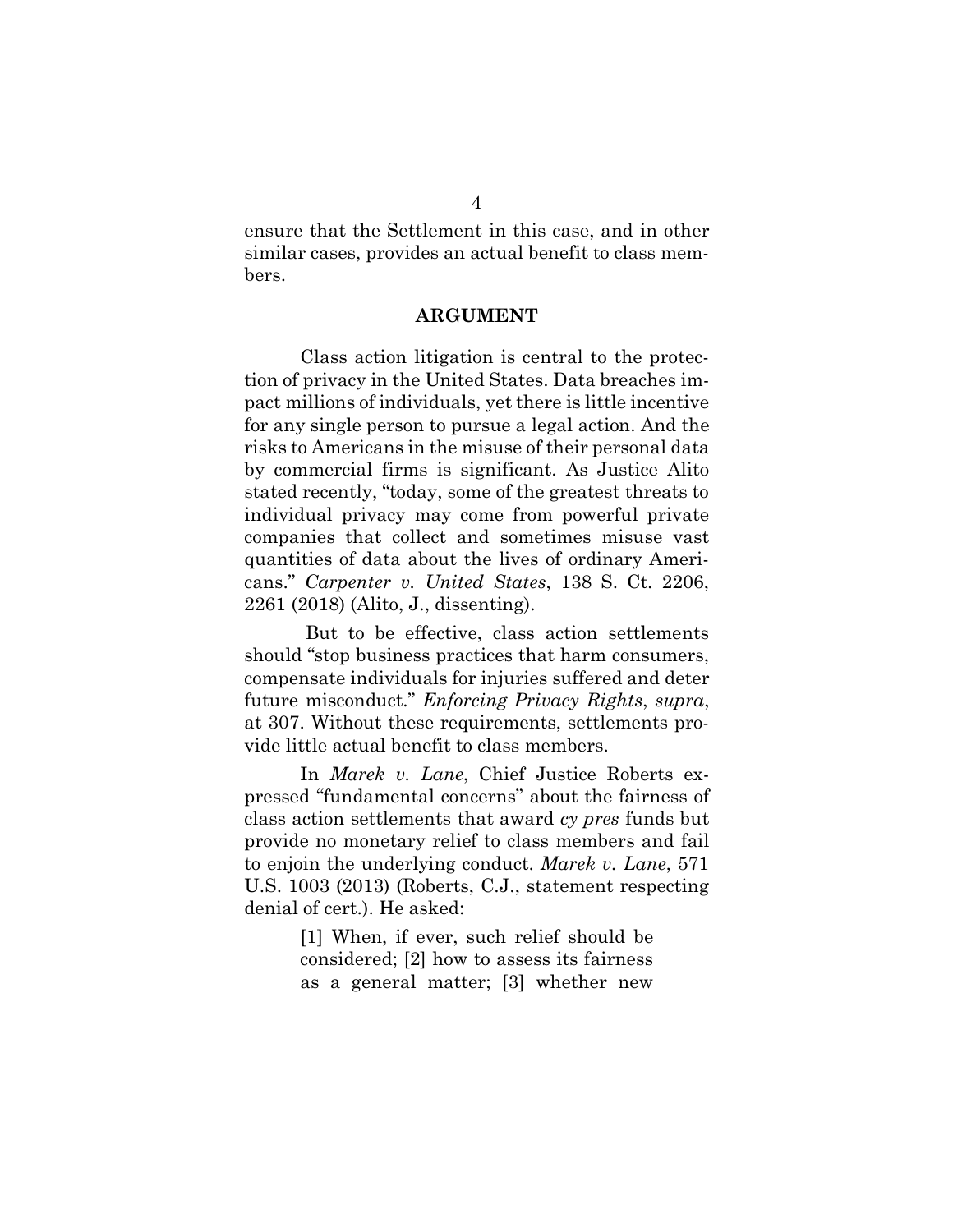entities may be established as part of such relief; [4] if not, how existing entities should be selected; [5] what the respective roles of the judge and parties are in shaping a *cy pres* remedy; [6] how closely the goals of any enlisted organization must correspond to the interests of the class; and so on.

Id. (bracketed numbers inserted).

The Settlement here presents many of the same concerns identified by Chief Justice Roberts in *Lane*. Similar to the settlement in *Lane*, the *Gaos* Settlement fails to provide funding for consumer privacy organizations that actually promote the interests of the class members. The *Gaos* Settlement also insulates Google from related claims. All class and subclass members who do not affirmatively request to be excluded will be barred from suing over the released claims.

In response to the questions posed by Chief Justice Roberts in *Lane*, *amici* EPIC states directly:

> 1. *Cy pres*-only settlements provide an actual benefit to class members, ensuring fairness, when the funds are distributed consistent with the purposes of the underlying litigation and advance the interests of class members. So, for example, a university or a social service agency may both be worthy of charitable support, but a *cy pres* award to either requires a showing that the mission of the organization is in fact aligned with the interests of the class members. The American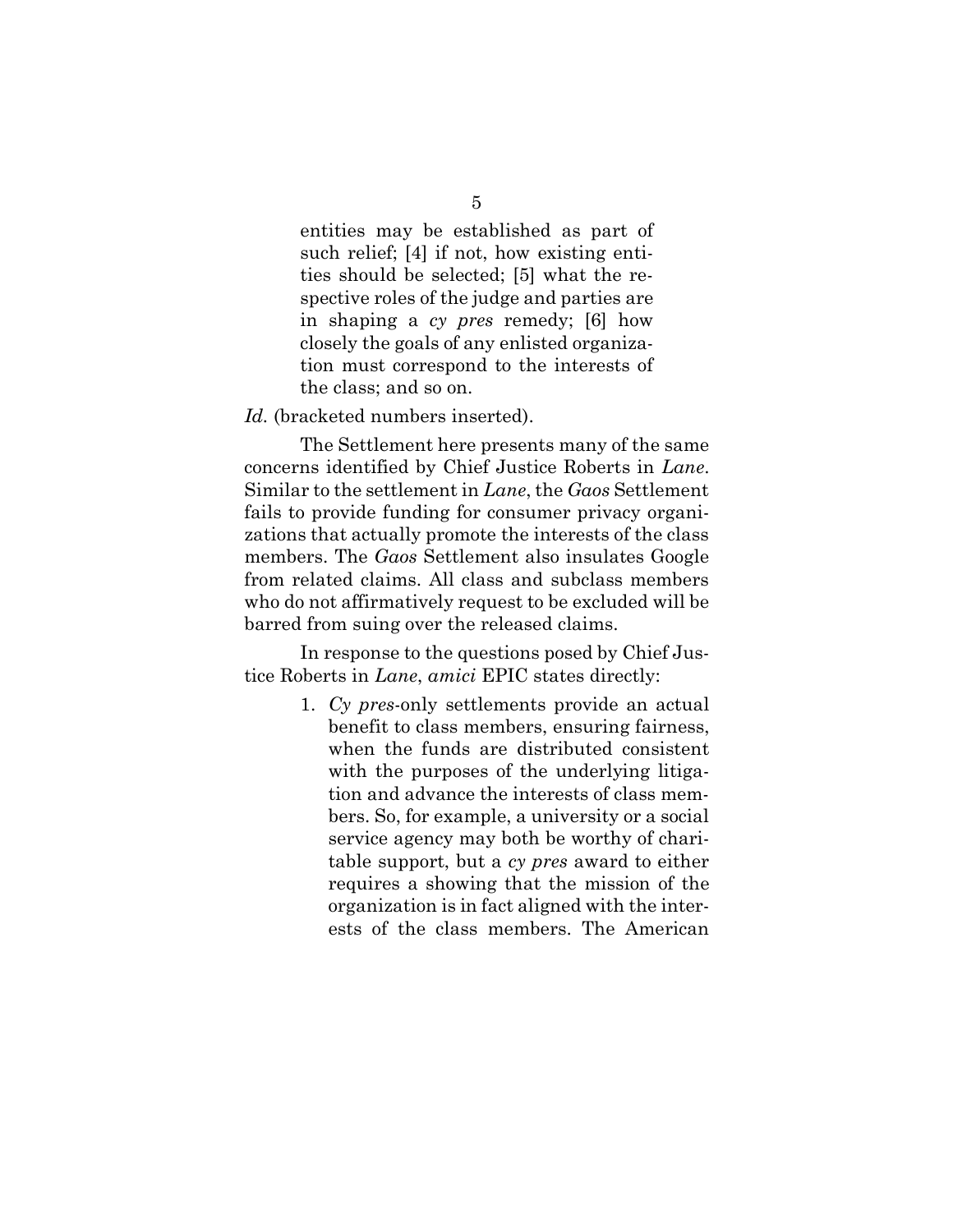Law Institute provides clear guidance on this point;4

- 2. Fairness requires that a class action settlement results in a substantial change in business practice. As a matter of logic, a case that alleges unlawful conduct should not settle if the disputed conduct is permitted to continue;
- 3. New entities should be disfavored in the allocation of *cy pres* funds unless (a) the ALI requirement is satisfied and (b) courts are prepared to exercise ongoing oversight of such new entities to ensure that they advance the interests of class members;
- 4. When direct monetary relief is infeasible, distribution of *cy pres* should only be permitted when the settlement is otherwise fair to class members and would advance the underlying purpose of the litigation;
- 5. The court should make an independent determination, based on objective criteria, the purpose of the litigation, and the interests of the class members as to whether the *cy pres* distribution proposed by the parties is fair; and

<sup>&</sup>lt;sup>4</sup> "If, and only if, no recipient whose interests reasonably approximate those being pursued by the class can be identified after thorough investigation and analysis, a court may approve a recipient that does not reasonably approximate the interests being pursued by the class." *Principles of the Law of Aggregate Litigation* § 3.07 (Am. Law Inst. 2010) .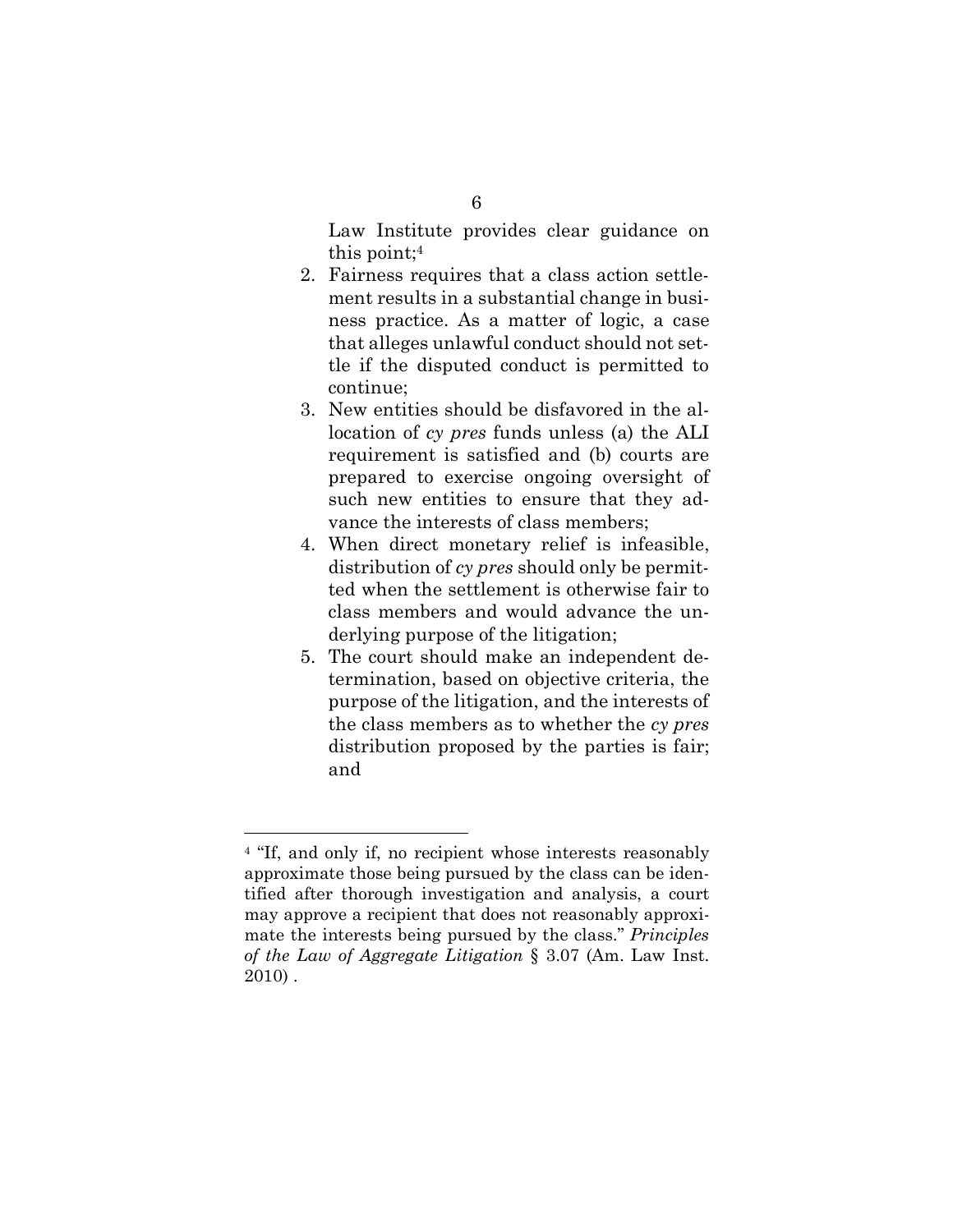6. The *cy pres* doctrine requires that the proposed organizations are "as near as possible" to the interests of the class members. This is reflected also in the ALI standard.

The burden should be on the parties to demonstrate why it would not be possible to distribute *cy pres* funds most aligned with the interests of the class.

## **I. The lower court's failure to recognize three key deficiencies in the Settlement warrants remand.**

The Settlement has three obvious deficiencies. First, the Settlement would permit Google to continue to disclose the Internet search histories of identifiable Internet users to third-parties, in violation of federal and state privacy law. Second, the Settlement provides no direct relief to class members. And third, the Settlement directs monetary proceeds, with one exception, to inappropriate *cy pres* recipients.

EPIC and consumer privacy organizations repeatedly objected to the Settlement in the district court because the proposed Settlement failed to produce any changes in Google's business practices. In 2013, EPIC and the consumer privacy organizations wrote to the court that it is "absurd to argue that a benefit is provided to the Class where the company makes no material change in its business practices and is allowed to continue the practice that provides the basis for the putative class action." Letter from Consumer Privacy Organizations to Hon. J. Davila, (Aug. 22, 2013) (docketed in, *In re Google Referrer Header Privacy Litig.*, No. 10-4809).<sup>5</sup> The groups urged

<sup>5</sup> https://epic.org/privacy/google/EPIC-et-al-Ltr-Google-Referrer-Header.pdf.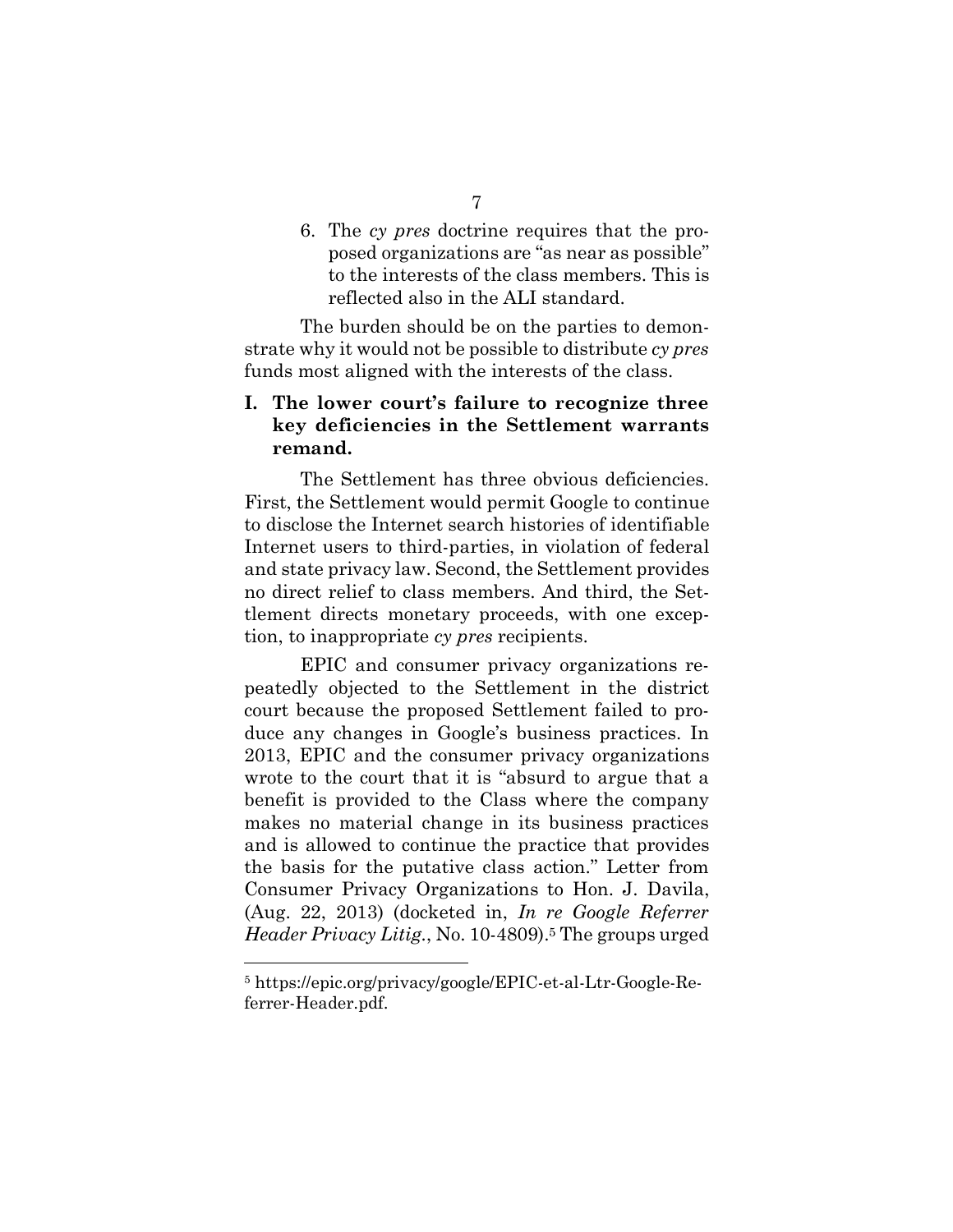that "[o]n this basis alone, the proposed settlement should be rejected." *Id*. We wrote to the court again in 2014, asserting that, "[o]ur assessment has not changed one year later." Letter from Rotenberg, et al. to Hon. J. Davila, (Aug. 27, 2014) (docketed in, *Google Referrer Header*).6 "The proposed settlement is bad for consumers and does nothing to change Google's business practices." *Id*. The consumer privacy organizations also wrote to the Federal Trade Commission urging it to intervene and block approval of the Settlement. Letter from Consumer Privacy Organizations to James A. Kohm, Assoc. Dir., Fed. Trade Comm'n., (Jul. 31, 2014).7

### **A. The Settlement resulted in no meaningful change to business practices.**

The lower court left a key question unanswered: How do class members benefit from a settlement that offers no material change in business practices and allows the continuation of the practices that provided the basis for the lawsuit? The answer is simple. Class members do not benefit.

Under this Settlement, Google can continue to "intentionally, systematically and repeatedly divulg[e] its users' search queries to third parties" in violation of the Stored Communications Act, 18 U.S.C. § 2702, users' contract rights, and California Unfair Competition Law, Cal. Bus. & Prof. Code § 17200 *et seq*. Second Amended Complaint, *Gaos v. Google, Inc.*, 87 F. Supp. 3d 1122 (N.D. Cal. 2015) (No. 5:10-cv-04809). That was the allegation set out by class counsel, yet now counsel

<sup>6</sup> https://epic.org/privacy/internet/ftc/google/CPO-ltr-Judge-Davila-re-Gaos.pdf.

<sup>7</sup> https://epic.org/privacy/internet/ftc/FTC-Gaos-7-14.pdf.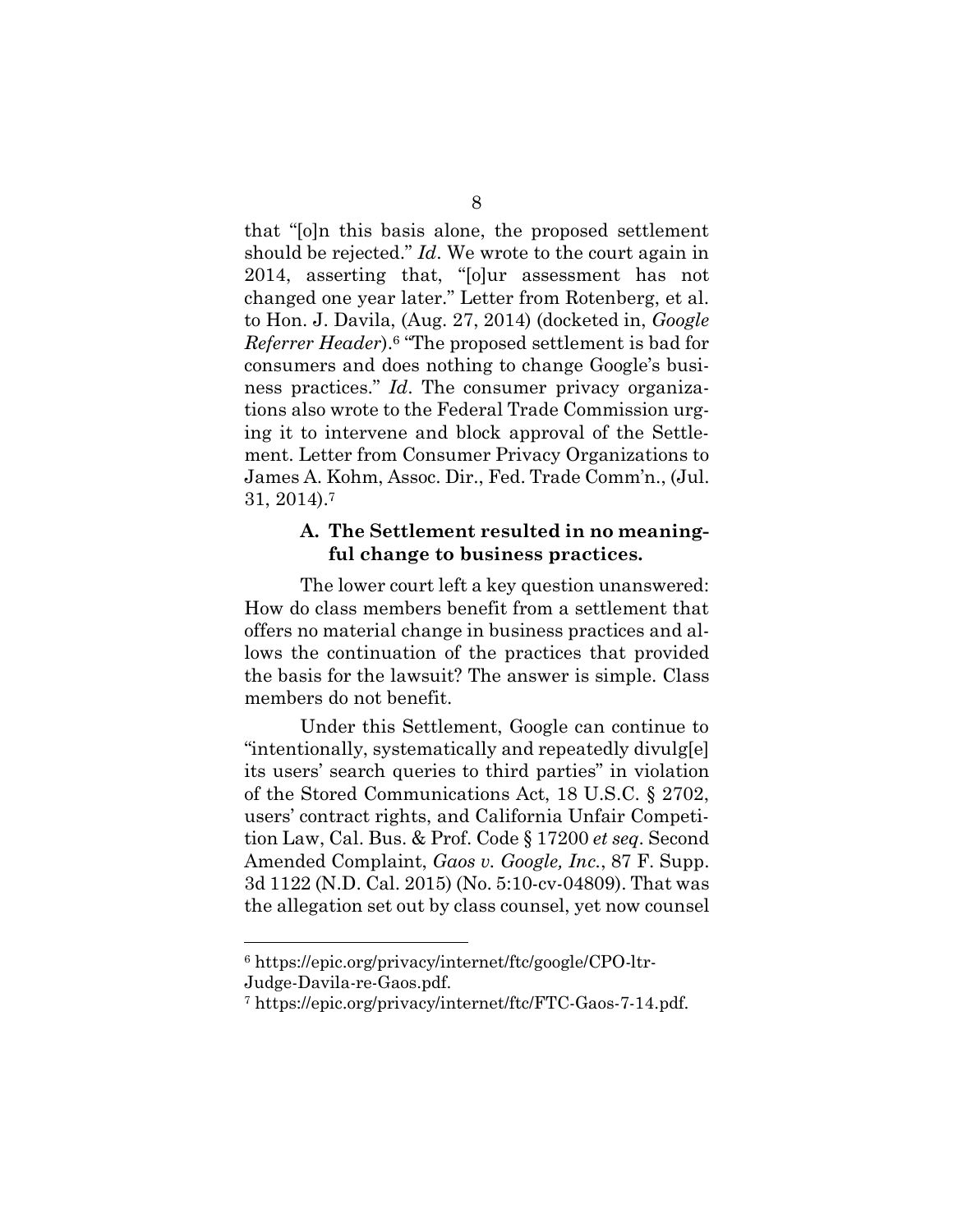has agreed to a settlement that allows these practices to continue.

These business practices are hardly inconsequential. A search engine is an equally "pervasive and insistent part of daily life" as a cellphone. *Carpenter v. United States*, 138 S. Ct. 2206, 2210 (2018) (quoting *Riley v. California*, 134 S. Ct. 2743, 2484 (2014)). Google processes 3.5 billion searches per day and 1.2 trillion per year. Internet Live Stats, *Google Search Statistics* (2018). <sup>8</sup> An individual's Internet searches amassed over time, like cellphone location records, can reveal some of the most intimate details of the person's life—including their medical conditions, mental state, travel plans, fears and shopping habits. *See* Molly Wood*, Sweeping Away A Search History*, N.Y. Times (Apr. 2, 2014).9

Yet, under the proposed Settlement, Google will make no substantial changes to its business practices: "Google will not be required or requested to make any changes to its homepage www.google.com or to the practices or functionality of Google Search, Google Adwords, Google Analytics, or Google Web History." Pet. App. 40. In fact, the Settlement only requires a modification of Google's privacy policy, which still allows the company to continue the disputed practice. Pet. App. 82.

Privacy notices do not benefit the class members. They paper over an ongoing problem. And privacy notices have been widely recognized as

<sup>8</sup> http://www.internetlivestats.com/google-search-statistics/.

<sup>&</sup>lt;sup>9</sup> https://www.nytimes.com/2014/04/03/technology/personaltech/sweeping-away-a-search-history.html.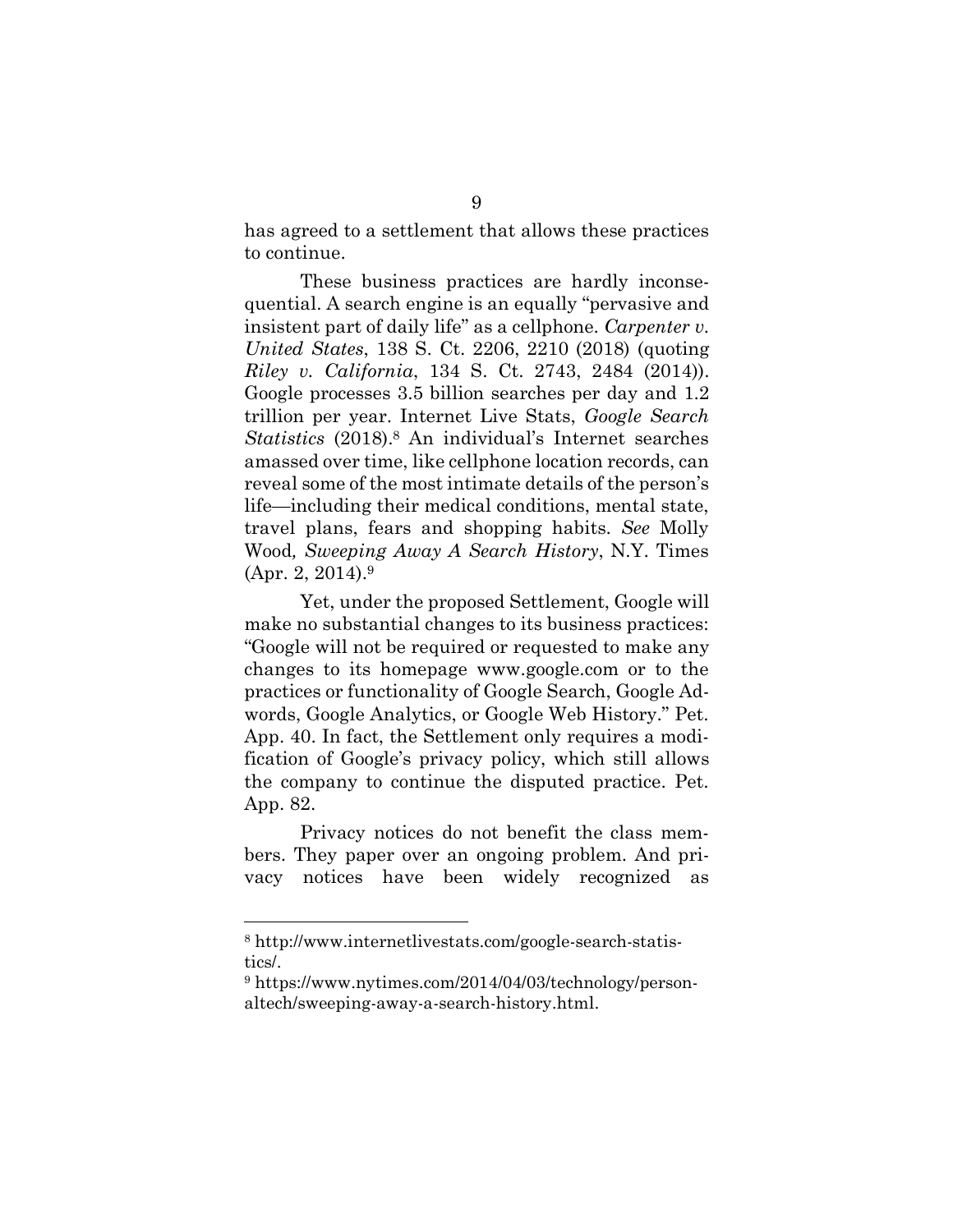ineffective. "Researchers have found that typical privacy notices not only fail to help consumers make informed privacy decisions, but are largely ignored by them." Florian Schaub, Rebecca Balebako, & Lorrie Faith Cranor, *Designing Effective Privacy Notices and Controls*, 21 IEEE Int. Computing 70, 71 (2017). Users do not read privacy notices, and for good reason. Reading and understanding all relevant privacy policies would take an unreasonable amount of time, would require familiarity with legal and technological concepts, and would not be useful to the user because the terms are pre-determined by the companies and can be changed at any time. *Id.* at 2–3; *see also* Alexis Madrigal, *Reading the Privacy Policies You Encounter in a Year Would Take 76 Work Days*, The Atlantic (Mar. 1, 2012). <sup>10</sup> Privacy policies rarely say much about how data is disseminated, which was a central issue in this case. *See* Maria Temming, *Website Privacy Policies Don't Say Much About How They Share Your Data*, Sci. News (Apr. 27, 2018).<sup>11</sup>

Google's modification of the notice on its website provides no meaningful benefit to the class. Instead, the notice permits Google's unlawful privacy practices to continue.

## **B. The Settlement does not provide direct relief to class members.**

The Settlement here provides no monetary or injunctive relief to the class. Courts have recognized

1

<sup>10</sup> https://www.theatlantic.com/technology/ar-

chive/2012/03/reading-the-privacy-policies-you-encounterin-a-year-would-take-76-work-days/253851/.

<sup>11</sup> https://www.sciencenews.org/article/website-privacy-policies-dont-say-much-about-how-they-share-your-data.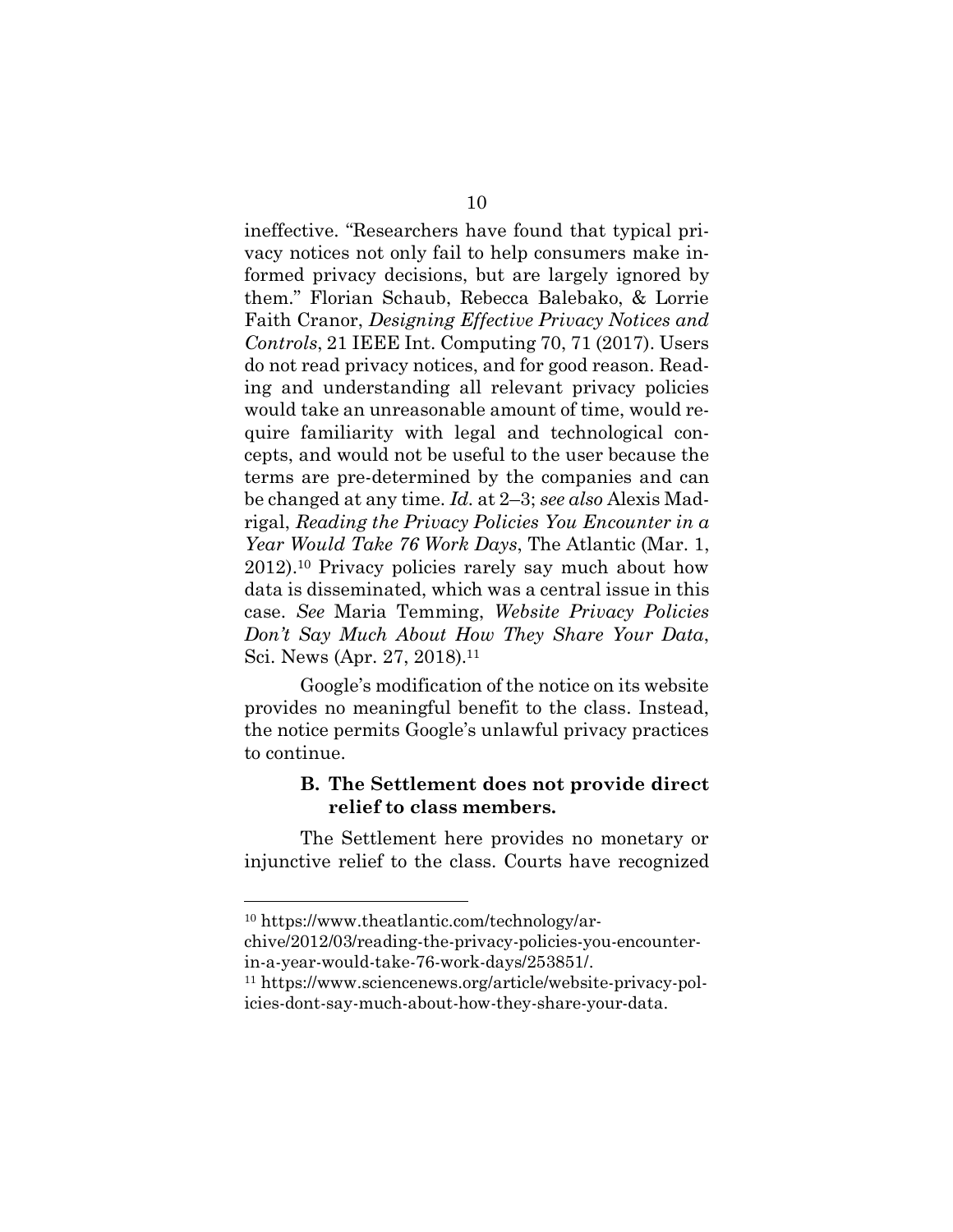that the absence of relief to class members is a sufficient basis for invalidating a settlement. *See* Order Denying Mot. for Prelim. Approval of Settlement, *Fraley v. Facebook*, No. 11-01726, 2012 WL 5838198 (N.D. Ca. Aug. 17, 2012).

The Plaintiffs sued for violations of laws that provide for statutory damages, including the Stored Communications Act (SCA), 18 U.S.C. §§ 2701 *et seq.*, which provides for a minimum of \$1,000 per violation. 18 U.S.C. § 2707(c). Given the availability of statutory damages, the failure to provide *any* monetary relief to class members raises a glaring red flag. Absent some alternative remedy, the lack of monetary or injunctive relief leaves class members in no better position than they were in prior to initiating the lawsuit. In fact, they are worse off. Class members can no longer individually sue as their claims are now barred and Google can continue the alleged misconduct with no threat to its practice. Such an arrangement is unfair, unreasonable, and inadequate for class members.

### **C. The parties did not appropriately select the** *cy pres* **recipients.**

The Ninth Circuit has established clear and reasonable standards for *cy pres* allocations in class settlements, which "allows a court to distribute unclaimed or non-distributable portions of a class action settlement fund to the 'next best' class of beneficiaries." *Nachshin v. AOL, LLC*, 663 F.3d 1034, 1036 (9th Cir. 1990). But there are important limitations, and a court should not simply approve any proposed *cy pres*  recipient. To avoid the "many nascent dangers to the fairness of the distribution process," lower courts have required a "driving nexus between the plaintiff class and the *cy pres* beneficiaries." *Id.* at 1038. As explained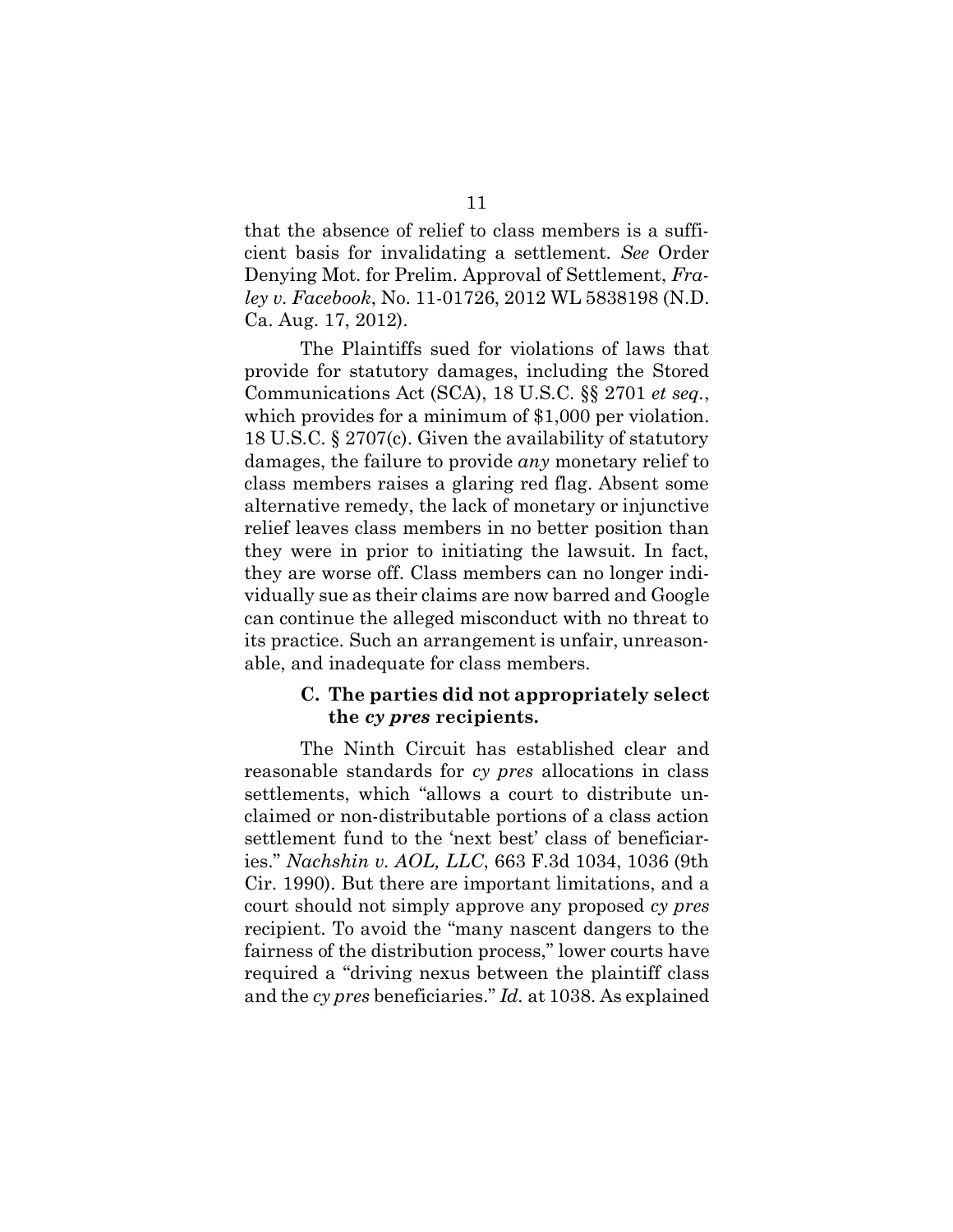in *Nachshin*, courts have considered two guiding factors when approving *cy pres* funds: (1) the objectives of the underlying statute and (2) the interests of the silent class members. *Id.* at 1039; *see also Six (6) Mexican Workers v. Ariz. Citrus Growers*, 904 F.2d 1301, 1307 (9th Cir. 1990).

The *cy pres* recipients in this Settlement were not selected consistent with this standard. Under the first factor, the Settlement does not serve the objectives of underlying statute. The Plaintiffs alleged a violation of the SCA, which prohibits a provider of "an electronic communication service" from divulging "to any person or entity the contents of a communication" stored, carried, or maintained by the provider. 18 U.S.C. § 2702(a). This Settlement closely resembles that in *Lane v. Facebook*, in which Judge Smith found that the missions of the proposed *cy pres* beneficiaries did not align with the purposes of the underlying statutes. *Lane v. Facebook, Inc.*, 709 F.3d 791, 794 (9th Cir. 2013) (Smith, J., dissenting from denial of rehearing *en banc*). As Judge Smith explained, the purposes of the underlying statutes were to "prevent[] unauthorized access or disclosure of private information," whereas the mission of one charity was simply to "educate users, regulators[,] and enterprises' on how to protect Internet privacy 'through user control." *Id*.

The problems with the proposed *cy pres* beneficiaries here are almost identical to those in *Lane*. The SCA prevents unauthorized access and disclosure of private communications. 18 U.S.C. § 2701. Yet the *cy pres* recipients have stated that they will use the funds primarily for public education.

None of the *cy pres* recipients, save the World Privacy Forum, even mention consumer privacy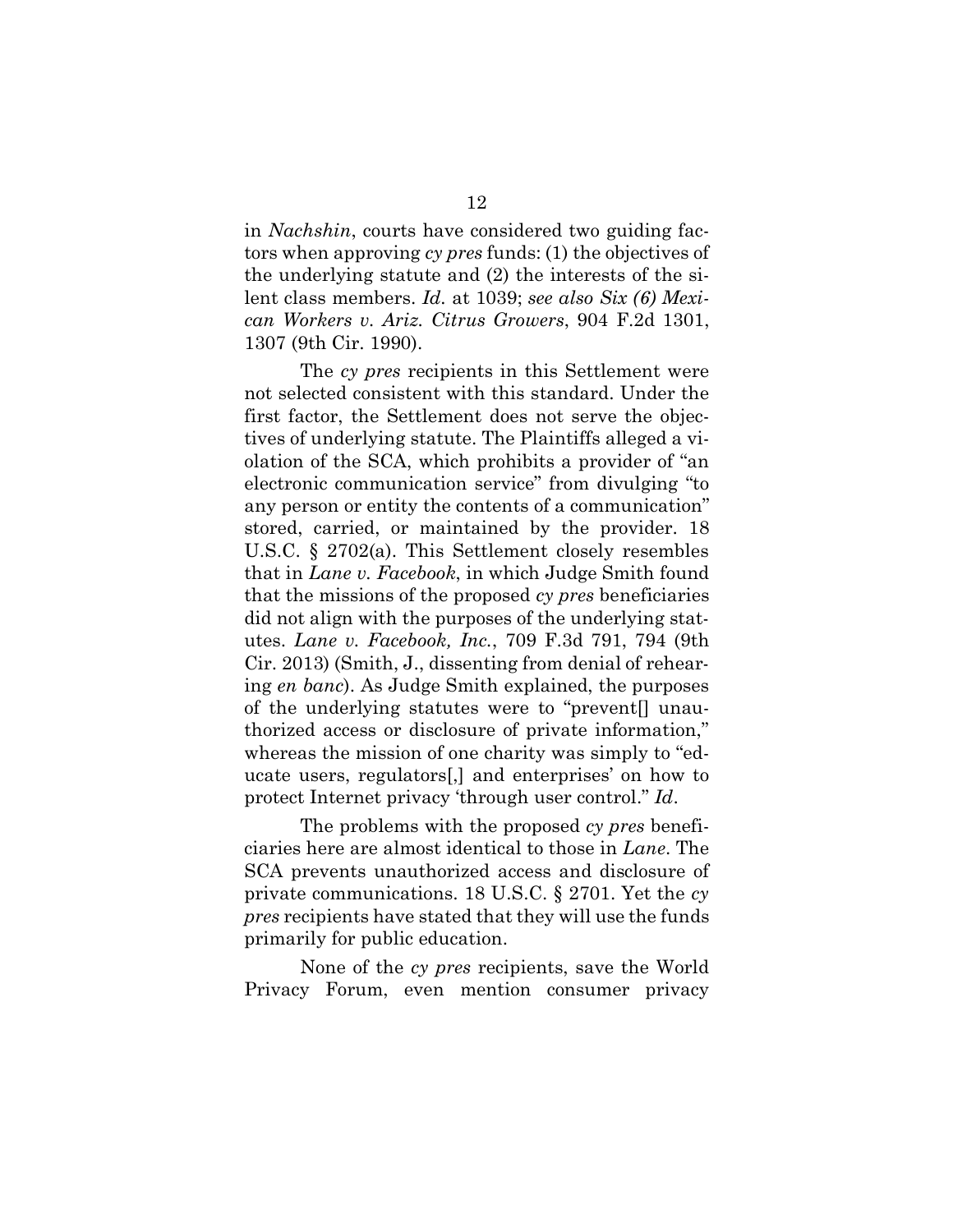protection in their mission. In *Dennis v. Kellogg Co.*, the Ninth Circuit rejected a settlement because the *cy pres* recipients were "divorced from the concerns embodied in consumer protection laws" underlying the case. 697 F.3d 858, 866 (9th Cir. 2012). One such law the Unfair Competition Law (UCL)—was "designed to preserve fair competition among business competitors and protect the public from nefarious and unscrupulous business practices." *Id.* (citing *Wells v. One2One Learning Found.*, 116 Cal.App.4th 515 (2004)). The parties to that settlement selected *cy pres* beneficiaries that sought to distribute funds to feed the indigent, which had "little or nothing to do with the purposes of the underlying lawsuit or the class of plaintiffs involved." *Id.* (citing *Nachshin*, 663 F.3d at 1039). Just as the objectives of the fair competition law in *Dennis* were not served by *cy pres* distributions to charities that fed the indigent, the objectives of the privacy statutes are not served by *cy pres* distributions to non-privacy organizations.

Regarding the second factor—the interests of the silent class members—*cy pres* funds must be used "for the aggregate, indirect, prospective benefit of the class." *Nachshin*, 663 F.3d at 1038. While the overarching standard is whether a proposed settlement is fair, reasonable, and adequate, "where *cy pres* is considered, it will be rejected when the proposed distribution fails to provide the 'next best' distribution." *Molski v. Gleich*, 318 F.3d 937, 953 (9th Cir. 2003) *overruled on other grounds by Dukes v. Wal-Mart Stores, Inc.*, 603 F.3d 571 (9th Cir. 2010); *Six Mexican Workers*, 904 F.2d at 1308; *see also Principles of the Law of Aggregate Litigation* § 3.07 (Am. Law Inst. 2010) [hereinafter *ALI Principles*] ("If, and only if, no recipient whose interests reasonably approximate those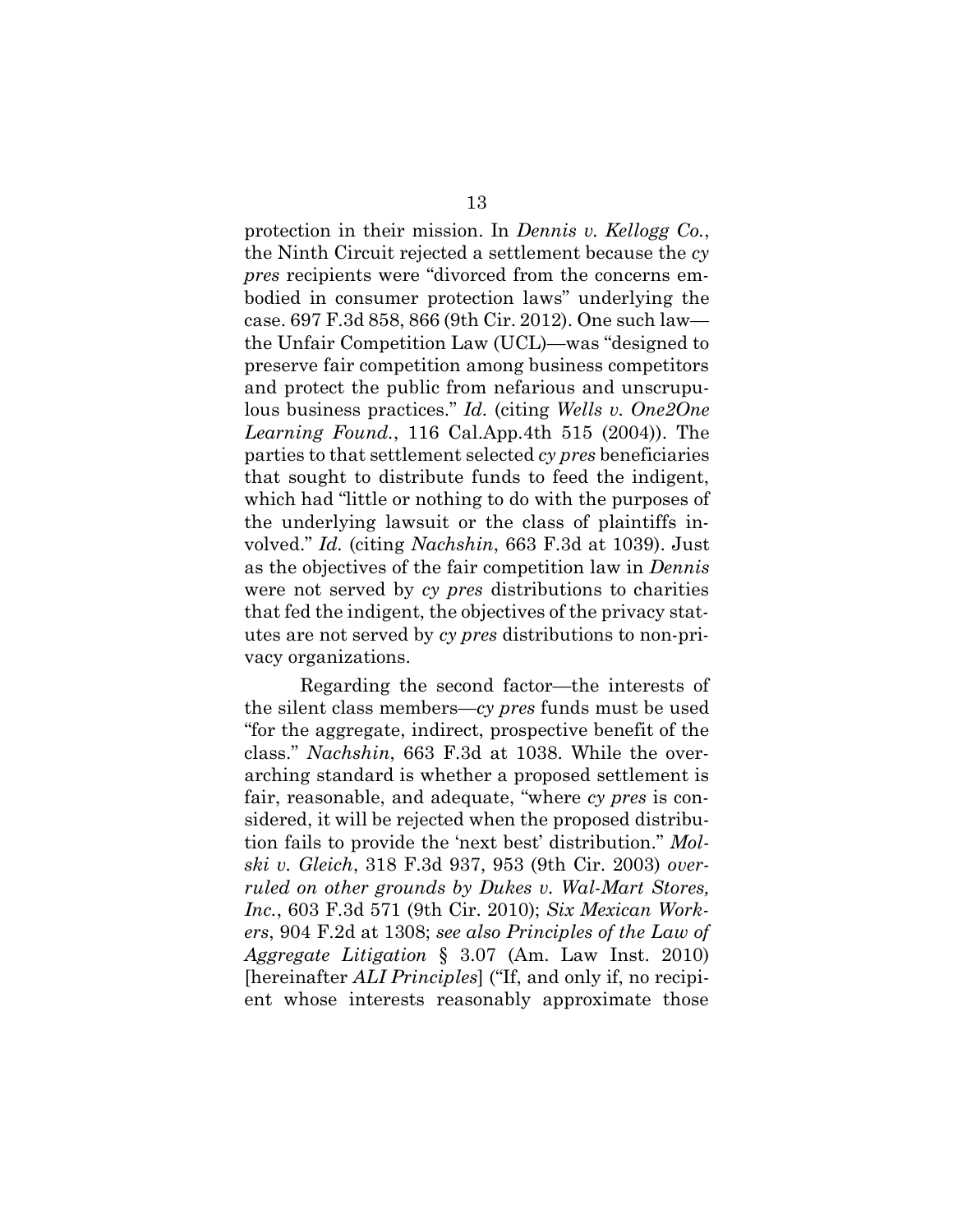being pursued by the class can be identified after thorough investigation and analysis, a court may approve a recipient that does not reasonably approximate the interests being pursued by the class.").

The *cy pres* distribution in this Settlement does not provide the "next best" alternative to class relief. Other than the World Privacy Forum, none of the listed organizations have taken on the mission of protecting consumer privacy. They are simply not aligned with the interests of class members. These organizations should be ineligible for a *cy pres* award.

This case is similar to *Nachshin*, where the Ninth Circuit rejected a proposed settlement arising from AOL's alleged misuse of data from users' outgoing emails. The proposed settlement agreement would have given a class of 66 million AOL subscribers zero monetary compensation, would have required minor notice changes and the creation of an opt-out on AOL's part (a substantial change in business practice not present in this case), and would have distributed \$75,000 in *cy pres* payments. Class members "claimed they could not identify any charitable organization that would benefit the class or be specifically germane to the issues of the case." *Nachshin*, 663 F.3d at 1037. The district then selected three organizations as recipients: (1) the Legal Aid Foundation of Los Angeles, (2) the Federal Judicial Center Foundation, and (3) the Boys and Girls club of America. *Id*.

The Ninth Circuit found that the settlement was unfair because the groups were "geographically isolated and substantively unrelated charities." *Id.* at 1036. Focusing on the latter issue, the court noted several concerns with *cy pres* distributions that have little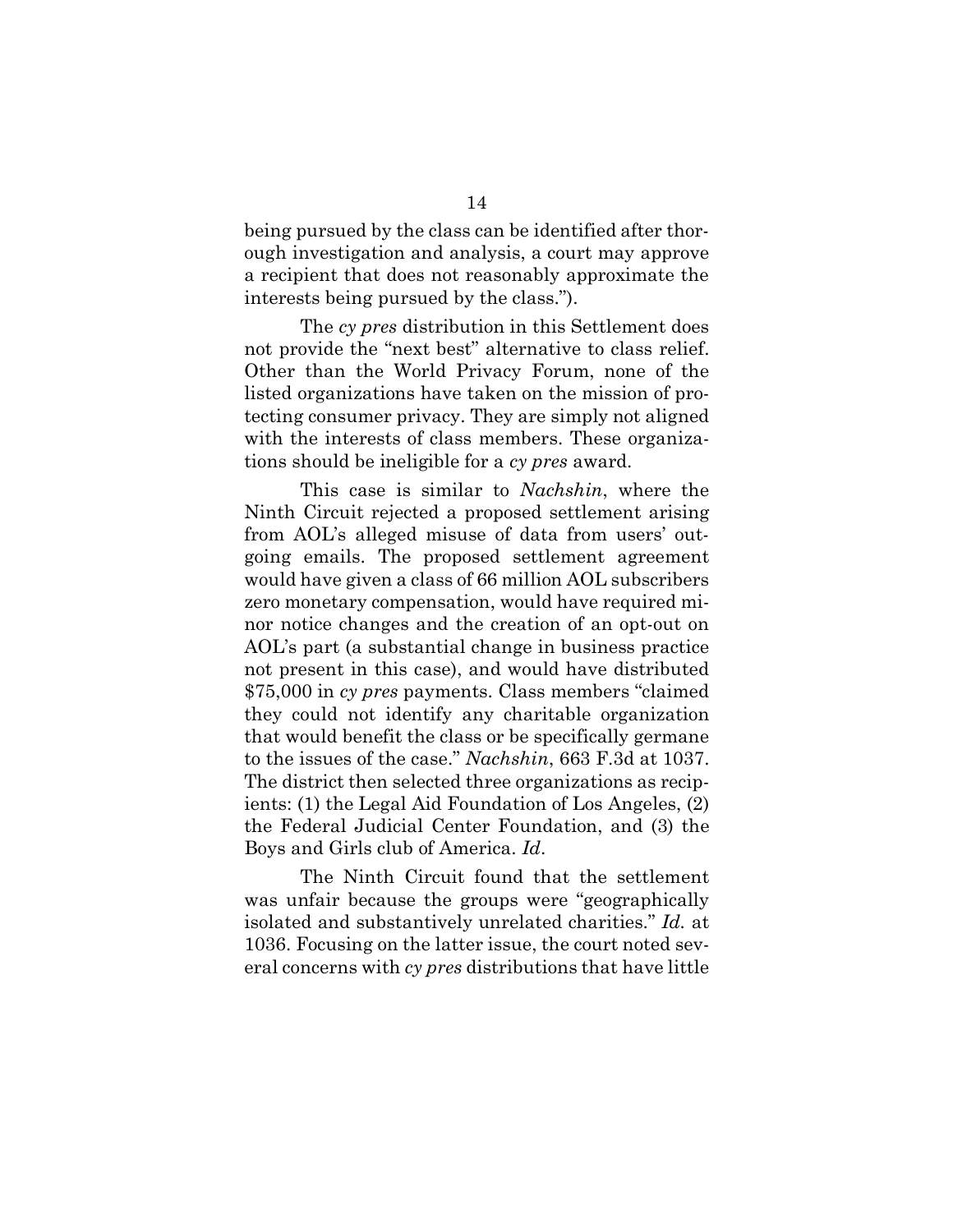or nothing to do with the purposes of the underlying lawsuit or the class of plaintiffs:

> When selection of *cy pres* beneficiaries is not tethered to the nature of the lawsuit and the interests of the silent class members, the selection process may answer to the whims and self-interests of the parties, their counsel, or the court. Moreover, the specter of judges and outside entities dealing in the distribution and solicitation of settlement money may create the appearance of impropriety.

*Id.* at 1039 (citing *Bear Stearns*, 626 F.Supp.2d at 415). The court held that because the action arose from the alleged online misdeeds of AOL, appropriate *cy pres* relief *must* include organizations that actively work against online misdeeds:

> It is clear that all members of the class share two things in common: (1) they use the Internet, and (2) their claims against AOL arise from a purportedly unlawful advertising campaign that exploited users' outgoing e-mail messages. The parties should not have trouble selecting beneficiaries from any number of nonprofit organizations that work to protect internet users from fraud, predation, and other form so online malfeasance. If a suitable *cy pres* beneficiary cannot be located, the district court should consider escheating the funds to the United States Treasury.

*Id.* at 1041.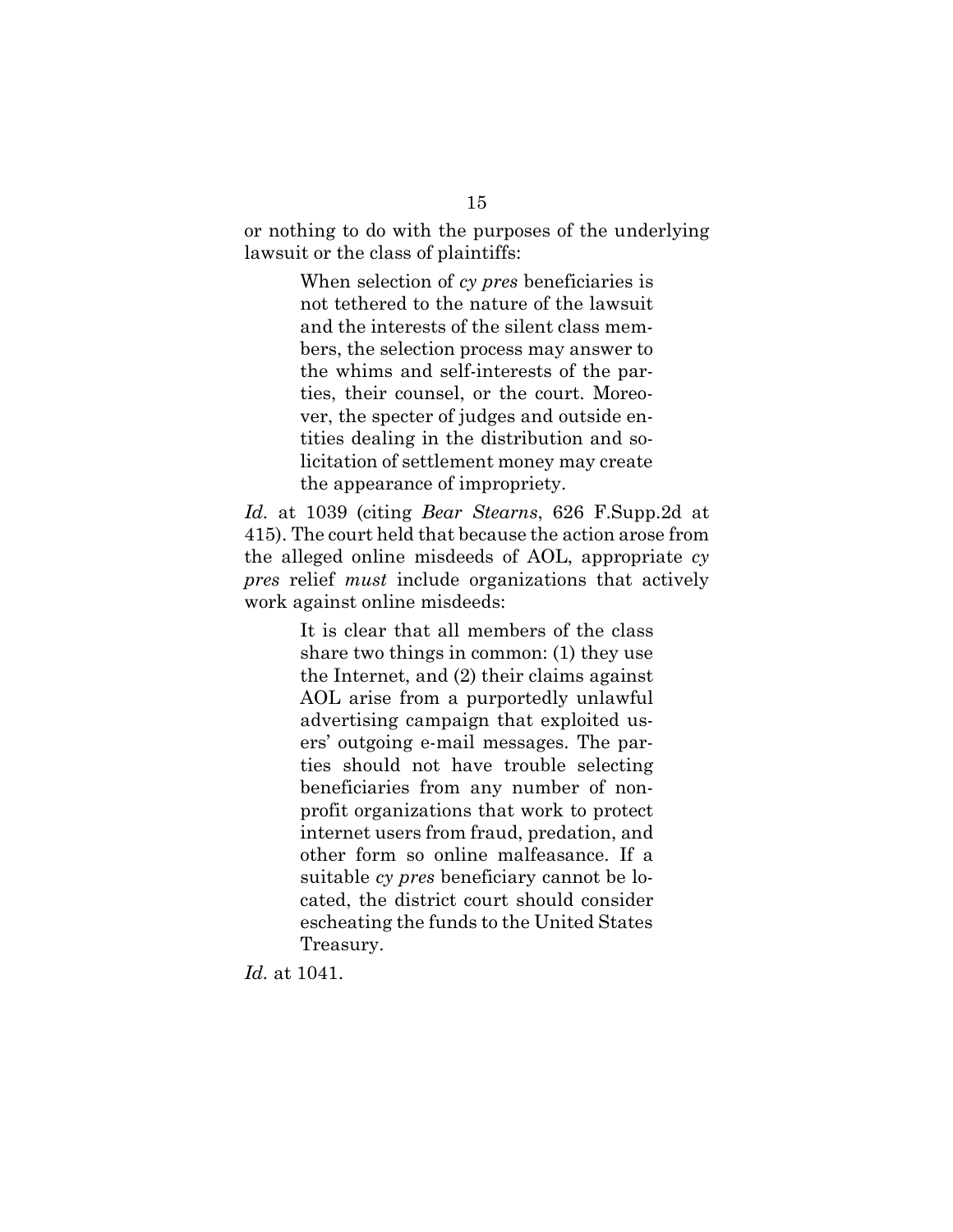Later, in *Lane v. Facebook*, six Ninth Circuit judges dissented from the denial of a petition for a rehearing *en banc*. *Lane v. Facebook, Inc.*, 709 F.3d 791 (9th Cir. 2013) (Smith, Kozinski, O'Scannlain, Bybee, Bea, and Ikuta, Js., dissenting). "Our precedent," they wrote, "holds that it is not enough to simply identify any link between the class claims and a cy pres distribution, such as whether both concern food (*Dennis*) or the Internet (*Lane*)." *Id.* at 794. The judges emphasized that "[i]nstead, an appropriate cy pres recipient must be dedicated to protecting consumers from the precise wrongful conduct about which plaintiffs complain." *Id.*

Here, class members alleged that Google unlawfully disclosed the contents of search queries to third parties. Pet. App. 33. Given the underlying claim, the interest of the class then is to protect against future privacy violations committed by Google. As in *Nachshin* and *Dennis*, the *cy pres* recipients may all pursue virtuous goals, but only one organization— World Privacy Forum (WPF)—has a mission to protect user privacy from corporate misconduct. It is therefore misleading for class counsel to present these organizations as recipients that will benefit the class and it was incorrect for the lower court to uphold this Settlement,

Class counsel also excluded other organizations aligned with the interests of class members—many of whom who have defended consumers against similar practices by the defendant in this case. For example, in 2008, well before this case was filed, 14 organizations wrote to Google CEO Eric Schmidt, urging him to comply with a California law to "conspicuously post its privacy policy on its Web site." Letter from Consumer Privacy Groups to Eric Schmidt, CEO, Google,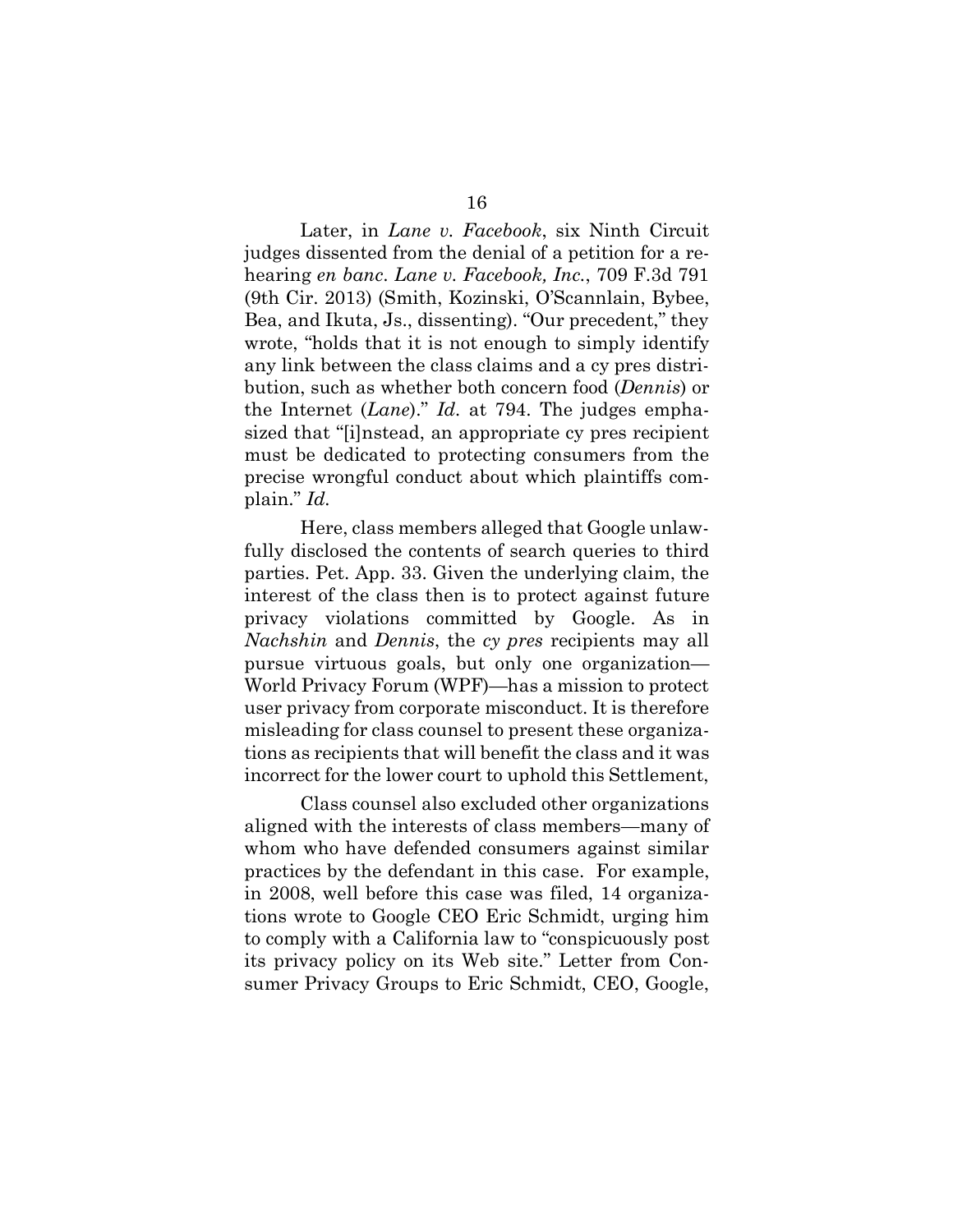Inc. (June 3, 2008). <sup>12</sup> As the groups stated, "Google's reluctance to post a link to its privacy policy on its homepage is alarming. We urge you to comply with the California Online Privacy Protection Act and the widespread practice for commercial web sites as soon as possible." *Id*. And Google, responding to the work of these organizations, did subsequently post a link to the privacy policy as required by state law. *See* Google (2018). <sup>13</sup> But aside from WPF, none of the organizations that defended the privacy interests of users as against defendant Google were named in the *Gaos* Settlement.

The privacy risks arising from Google's referrer heading practices created the risk to Internet privacy and gave rise to this class action lawsuit. Therefore, organizations that advocate for change in business practices that better safeguard privacy are far more appropriate recipients of *cy pres* funds. Their mission, activities, and advocacy are closely aligned with the class members. But only one of the *cy pres* recipients here meets such standards. Thus, the *cy pres* distribution fails the Ninth Circuit's fair and reasonable "nexus" test articulated in *Nashchin* and should be rejected.

Moreover, the recipients have strong ties with the *defendant* Google, having routinely received funds by Google in the past. As the Ninth Circuit has stated, "it seems somewhat distasteful to allow a corporation to fulfill its legal and equitable obligations through tax-deductible donations to third parties." *Molski*, 318

<sup>12</sup> *Available at* https://www.privacyrights.org/blog/consumer-and-privacy-groups-urge-google-post-link-its-privacy-policy-its-home-page.

<sup>13</sup> https://www.google.com.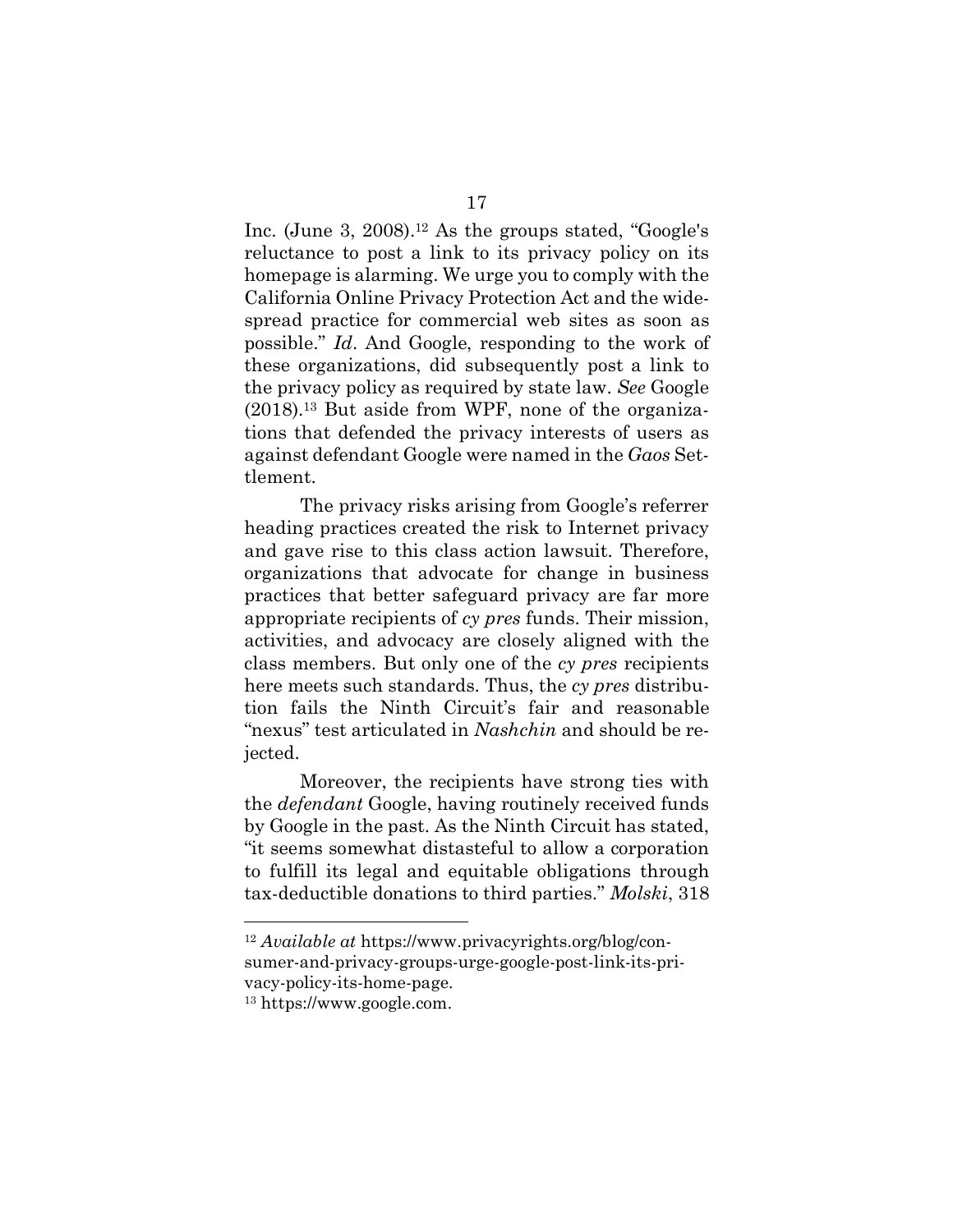F.3d at 954. Also, such schemes are a "paper tiger" in terms of deterrence. *Dennis*, 697 F.3d at 867-868. But the problems do not end there. There is also a disturbing amount of overlap between the *cy pres* recipients and the *alma maters* of class counsel.

Even the U.S. Federal Trade Commission has expressed increasing concern about class action settlements adverse to the interest of class members. Press Release, Fed. Trade Comm'n, *FTC Files Amicus Brief in U.S. District Court Opposing Proposed Class Action Settlement with Debt Buyer Midland Funding LLC* (May 23, 2011). <sup>14</sup> The Commission wrote as *amicus* in another matter that "[t]he disproportionate breadth of the Class Release and the significant advantages it provides Defendants, as compared to the *de minimis* benefits to the class, cast serious doubts as to the fairness, reasonableness, and adequacy of the proposed settlement." Brief of *Amicus Curiae* Fed. Trade Comm'n, *Vassalle v. Midland Funding*, No. 11-00096, 2014 WL 5162380 (N.D. Ohio Oct. 14, 2011), *aff'd sub nom*, *Pelzer v. Vassalle*, 655 Fed App'x 352 (6th Cir. 2016). That same argument applies equally here.

## **II. In** *cy pres* **matters, courts should ensure fairness, prevent collusion, and promote the interests of class members.**

A *cy pres* only settlement in a class action requires a court to consider: (1) whether such relief is appropriate in the first instance; (2) whether a "nexus" exists between the recipient organizations and the interests of the class; and (3) the importance of judicial

<sup>14</sup> https://www.ftc.gov/news-events/press-re-

leases/2011/06/ftc-files-amicus-brief-us-district-court-opposing-proposed-class.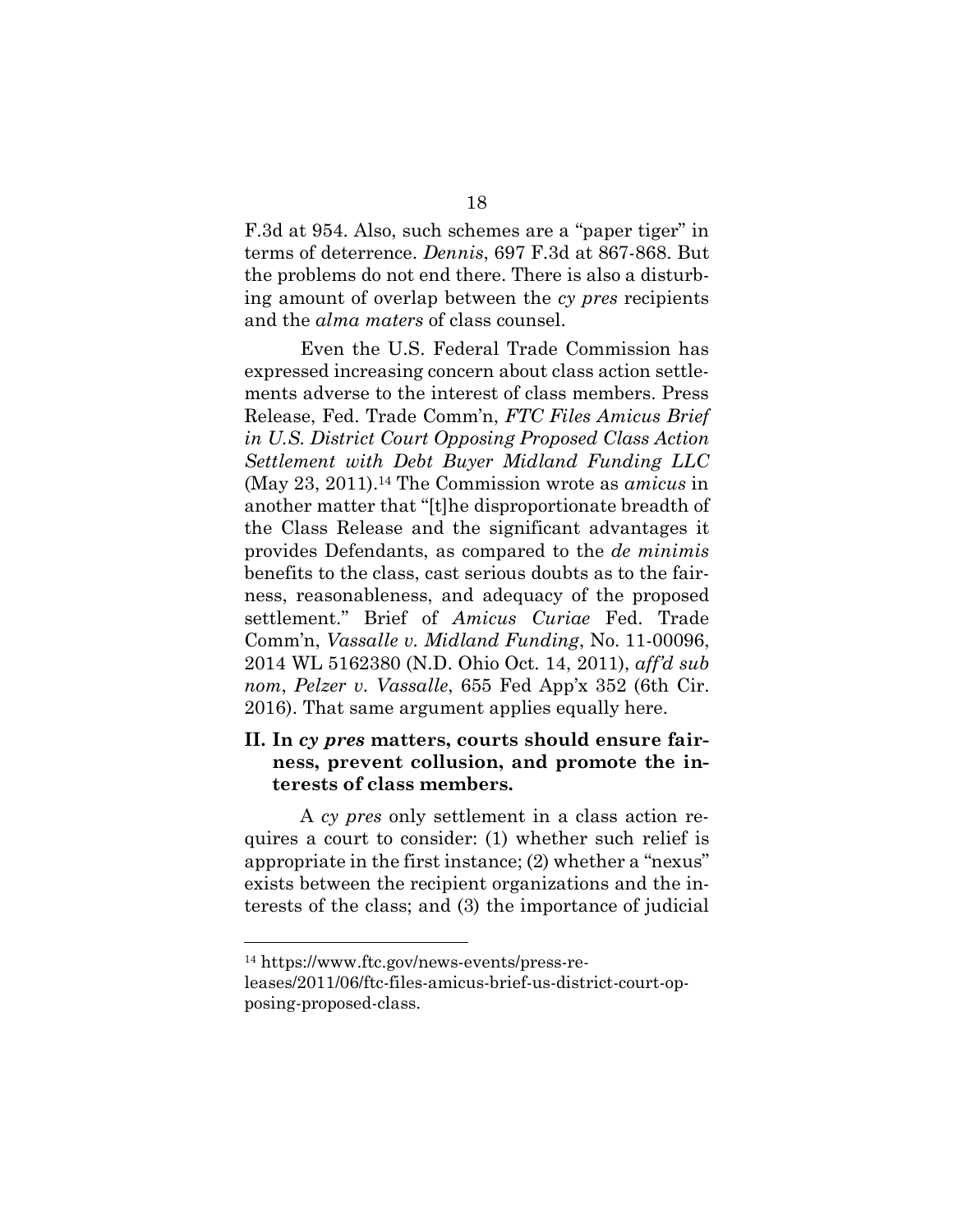oversight in the selection process–particularly to address the risks of collusion between the parties. *See Marek v. Lane*, 571 U.S. 1003 (2013) (statement of C.J. Roberts respecting denial of cert.).

First, *cy pres* should only be awarded if the settlement is otherwise fair to class members and the chosen organizations would advance the purpose of the litigation. A settlement is fair to class members if it prohibits the underlying conduct that was the basis for the lawsuit and compensates class members directly. Second, the chosen organizations should have the burden of demonstrating that they are sufficiently aligned with the interests of the silent class members. This means that the organization's mission must not merely relate to litigation in the abstract, *see Dennis*, 697 F.3d 858; the organization should demonstrate that it has a track record of service aligned with the interests of the class and that it will use the funds to directly further the underlying interests at issue in the lawsuit. Third, *cy pres* requires vigilant judicial oversight to guard against the risks of collusion and ensure that judges are not rubber-stamping settlements that compensate attorneys while failing to benefit class members.

## **A.** *Cy pres* **is appropriate only when the settlement is otherwise fair to class members and it would advance the underlying purpose of the litigation.**

Class action settlements should deter unlawful conduct and provide direct monetary relief to class members. *Cy pres* is appropriate only after those two objectives have been fulfilled. *Cy pres* relief may replace direct payments to class members only when, practically speaking, it would be impossible to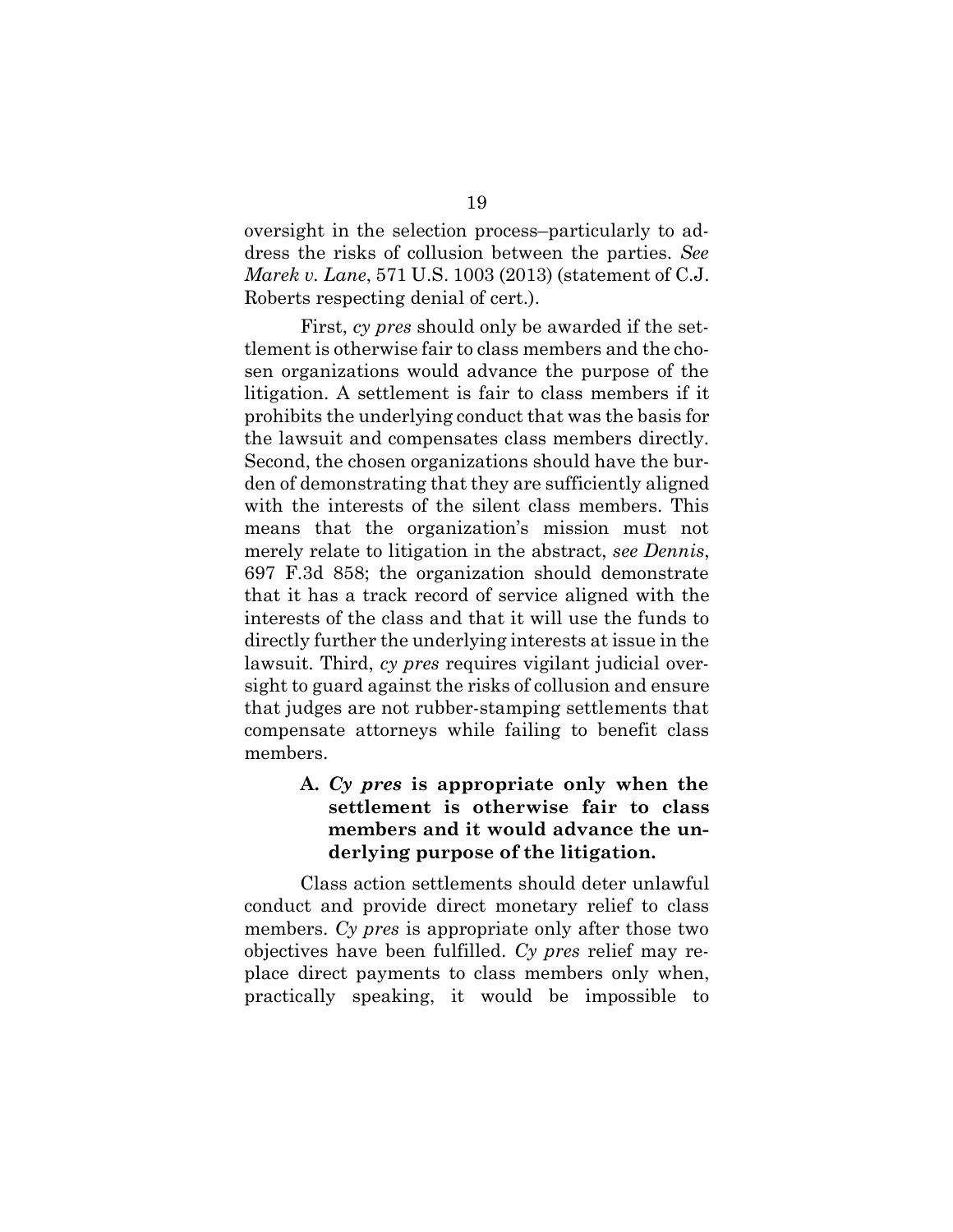compensate class members directly. *See ALI Principles*, *supra*. But judges should never approve a *cy pres* award where class counsel has agreed to let the defendant continue the conduct that was the basis for the lawsuit. Not only does such a settlement harm consumers, but also it increases the risk of collusion between the defendant and class counsel. There is simply too much incentive for class counsel to bargain away the rights of consumers in pursuit of their own compensation.

Class actions serve a valuable role in protecting consumer privacy. Numerous privacy statutes provide a private right of action,15 but because individual claims for monetary relief would be small under these statutes, class actions are the only effective way for individuals to vindicate their privacy rights. However, class action settlements can undermine rather than protect consumers' privacy rights if they allow the defendant to continue the challenged conduct. Unfortunately, this has been an all-too-often occurrence in consumer privacy settlements. In *Fraley v. Facebook*, for instance, Facebook was permitted to continue using the names and likenesses of minor users to endorse commercial messages in violation of the privacy laws of seven states. Similarly, in *Lane*, although Facebook had agreed to terminate the "Beacon" program itself, "nothing in the settlement would preclude Facebook from reinstituting the same program with a new name." *Lane*, 571 U.S. 1003.

1

<sup>15</sup> *See*, *e.g.* the Electronic Communications Privacy Act, 18 U.S.C. §§ 2510 *et. seq.*, the Stored Communications Act, 18 U.S.C. §§ 2701 *et. seq*. the Video Privacy Protection Act, 18 U.S.C. § 2710 and the Fair Credit Reporting Act, 15 U.S.C. §§ 1681 *et. seq*.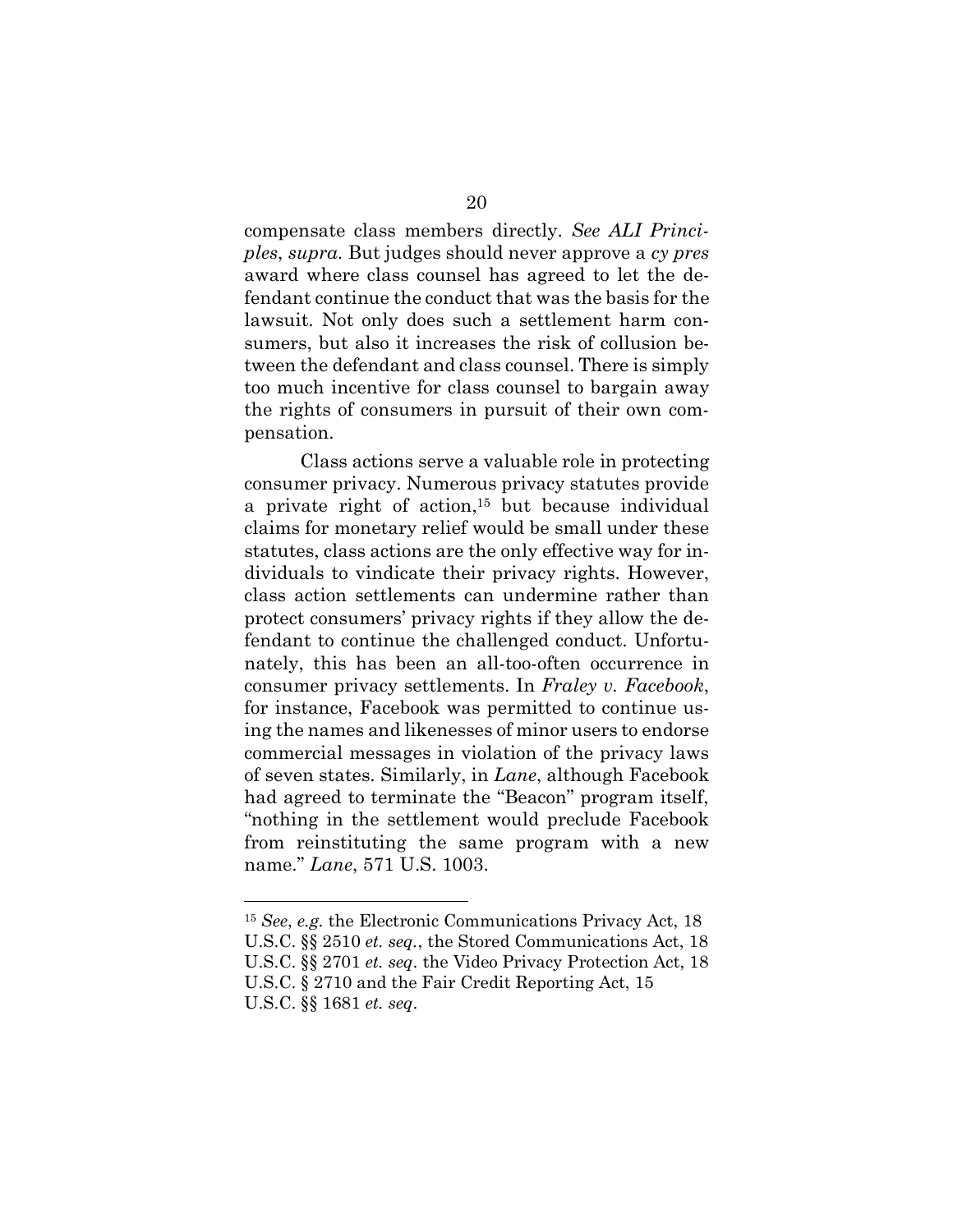More recently, EPIC objected to a settlement in which Google was permitted to continue to "place tracking cookies on the plaintiffs' web browsers in contravention of their browsers' cookie blockers and defendant Google's own public statements." Brief of *Amicus Curiae* EPIC, *In re Google Cookie Placement Consumer Privacy Litig.*, No. 12-2358, 2017 WL 446121 (D. Del. Feb. 2, 2017), *appeal docketed*, No. 17-1480 (3rd Cir., Mar. 7, 2017).16 Despite substantial evidence of Google's wrongdoing, including a record fine by the FTC,<sup>17</sup> the only relief to the class members other than the proposed *cy pres* award was "Google's assurances that it took actions to expire or delete, by modifying the cookie deletion date contained in each cookie, all third-party Google cookies that exist in the browser filed for Safari browsers." *Id*.

*Cy pres* should also not replace direct payments to class members. Settlement funds should be provided directly to class members for two reasons: (1) that is the preferred outcome in law, and (2) the risk of collusion among repeat players is too great. *See Enforcing Privacy Rights*, *supra*. Neither the size of the class nor the substantive claims should preclude establishing a claims process for class members. In *Fraley*, the class consisted of 150 million members and yet

1

<sup>16</sup> https://epic.org/amicus/class-action/google-cookie/EPIC-Amicus-In-re-Google-Cookie.pdf.

<sup>17</sup> Press Release, Fed. Trade Comm'n, Google Will Pay \$22.5 Million to Settle FTC Charges it Misrepresented Privacy Assurances to Users of Apple's Safari Internet Browser: Privacy Settlement is the Largest FTC Penalty Ever for Violation of a Commission Order (Aug. 9, 2012), https://www.ftc.gov/news-events/press-releases/2012/08/google-will-pay-225-million-settle-ftccharges-it-misrepresented.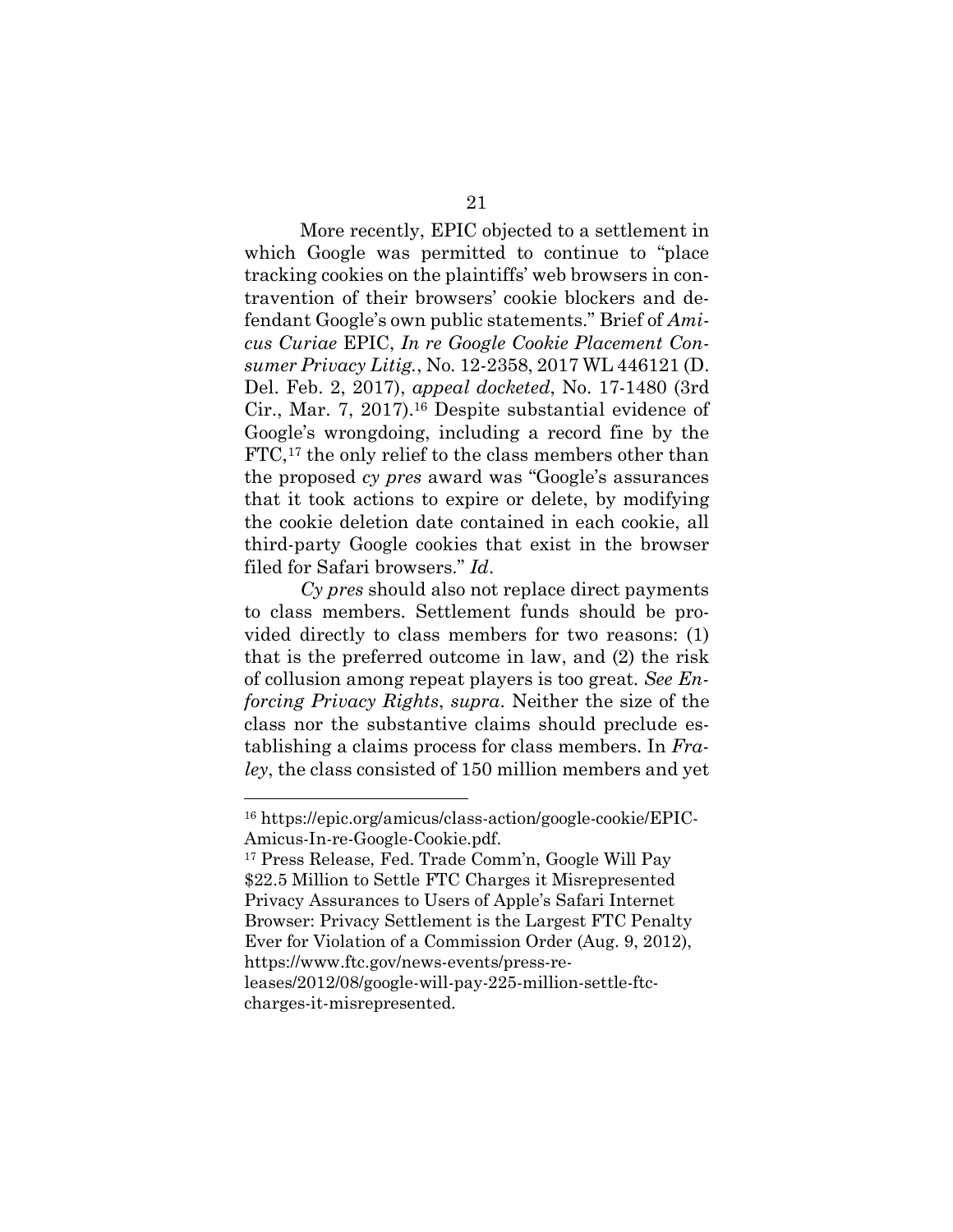the parties reached a settlement that would award "small cash payments to the relatively low percentage of class members who filed claims." *Fraley v. Facebook*, 966 F. Supp. 2d 939, 941 (N.D. Cal. 2013).

According to the American Law Institute, a court should only approve a *cy pres* only distribution if individual class members cannot be identified, individual distributions would not be economically viable, or "specific reasons exist that would make further distributions impossible or unfair." *ALI Principles*, *supra*. The administrative problems of identifying and compensating class members, however, should not hinder a settlement from deterring the unlawful conduct that was the basis for the litigation.

Some charitable organizations, recognizing the harm that collusive settlement pose, have turned down substantial *cy pres* awards rather than ratify a settlement that would be adverse to the mission of the organization. For example, in *Fraley*, the Center for Commercial Free Childhood (CFCC) rejected a *cy pres* award that would have equaled 90 percent of its annual budget because the settlement would have "authorize[d] Facebook to continue to violate laws in seven states" that protect the privacy interests of children, limiting the use of a person's name or likeness for advertising purposes. Letter from Campaign for a Commercial-Free Childhood to the United States Court of Appeals for the Ninth Circuit (Feb. 12, 2014).18 As CFCC stated, "not only is the settlement bad, it is *worse* than no settlement at all." *Id*. (emphasis in original).

<sup>18</sup> http://www.commercialfreechildhood.org/sites/default/files/CCFCAmicusLetter.pdf.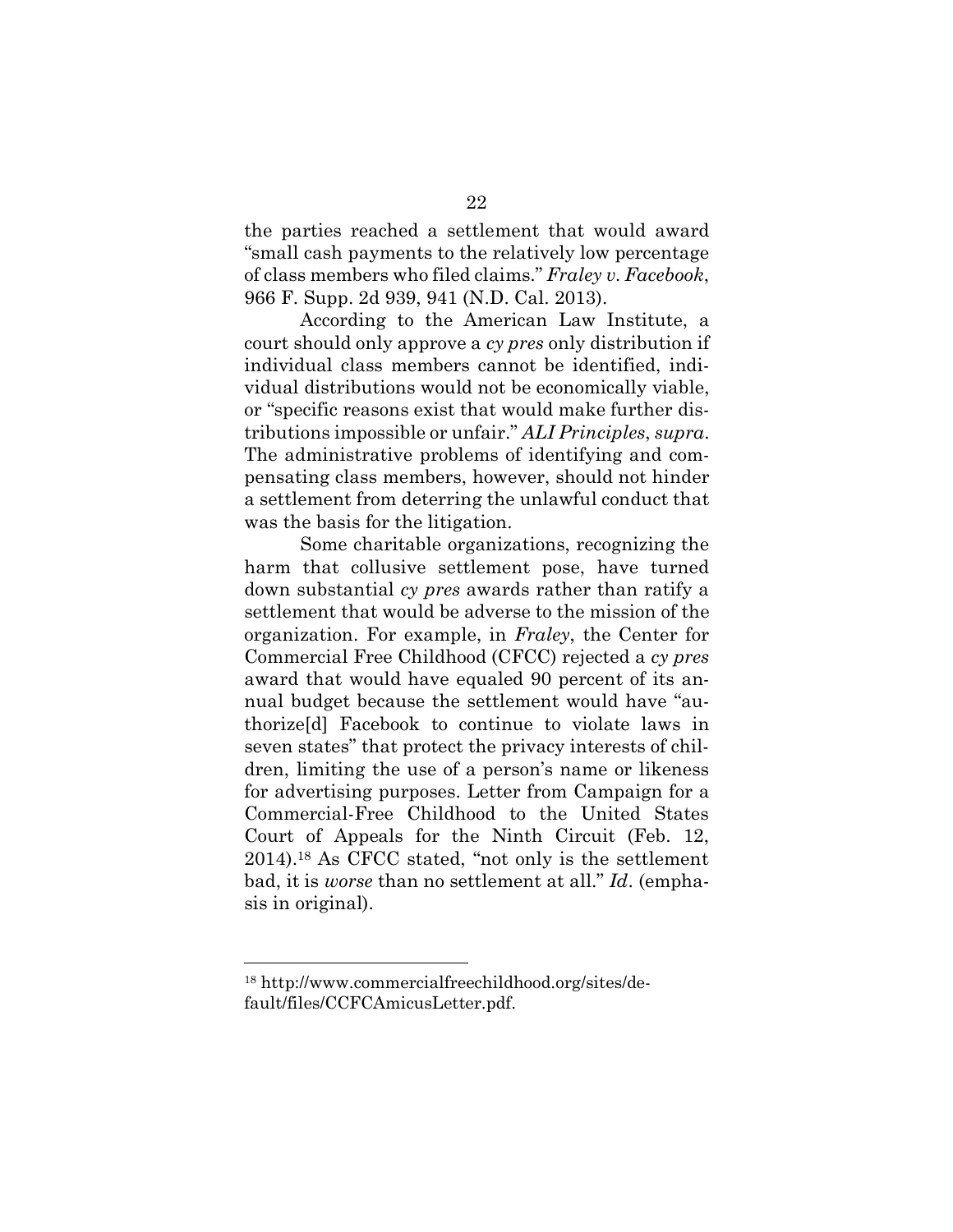The prestigious MacArthur Foundation also asked to be removed from a controversial consumer privacy settlement. The Foundation noted that it was not an appropriate *cy pres* recipient and asked that the funds be "redirected to other non-profit organizations engaged in the underlying issues . . ." EPIC, *MacArthur Foundation Withdraws From Consumer Cy Pres Settlement* (Sept. 25, 2013).19 "The Foundation, one of the 14 non-profit groups selected to receive money by Facebook and class action lawyers, declined the award on the ground that it doesn't work on issues related to consumer privacy." Jeff Roberts, *Why Privacy Settlements like Facebook's "Sponsored Stories" Lawsuit Aren't Working*, Gigaom (Sept. 19, 2018).20

## **B. Proposed** *cy pres* **recipients must show a sufficient nexus between the purpose of the litigation and proposed activities that benefit class members.**

*Cy pres* distributions can, in some cases, advance the underlying objectives of the lawsuit where the chosen organizations represent the interests of the class. But courts must engage in a thorough analysis to ensure a sufficient nexus between the purpose of the lawsuit and the organization's proposed activities. Courts should consider: (1) whether the organization has an extensive service record of representing the interests of the class and (2) whether the organization's written proposal will advance the underlying statutory claims.

<sup>19</sup> https://epic.org/2013/09/macarthur-foundation-withdraws.html.

<sup>20</sup> https://gigaom.com/2013/09/19/why-privacy-settlementslike-facebooks-sponsored-stories-lawsuit-arent-working/.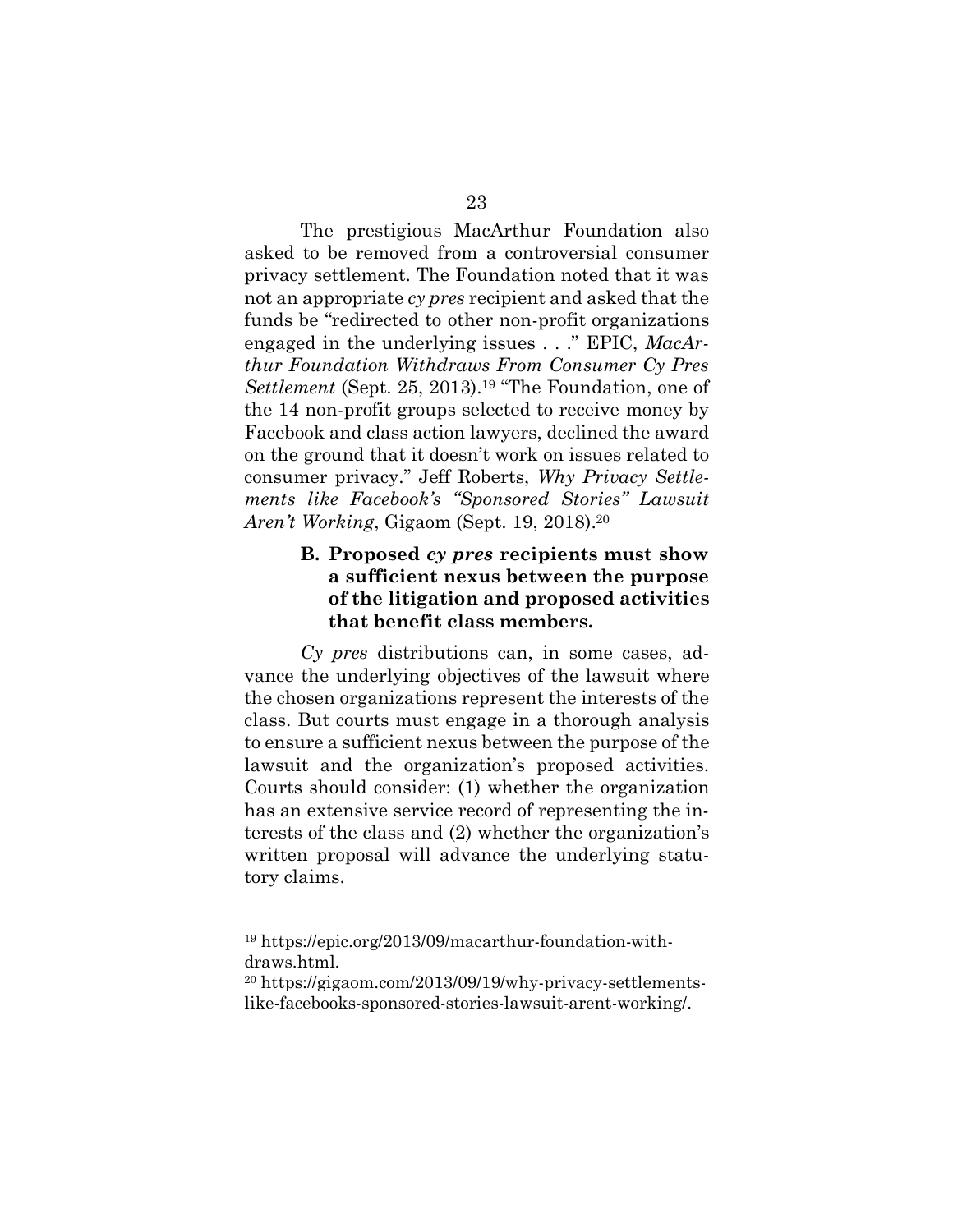Courts have often awarded *cy pres* to organizations with no service record at all, or with service records unrelated to the interests of the class. The most egregious example of this was in *Lane*, where *cy pres* funds went to the Digital Trust Foundation ("DTF"), a "bespoke creation of this settlement" with "*no* record of service." *Lane*, 709 F.3d at 793 (Smith, J., dissenting from denial of rehearing *en banc*).

In *In re Google Cookie Placement*, the court approved a *cy pres-*only settlement that included an organization that did not have "privacy" listed in any of the ten practice areas listed on its website.<sup>21</sup> The district court failed to explain how a *cy pres* distribution to the organizations bore a sufficient nexus to the interests of the class, simply concluding that each organization would agree to "devote the funds to promote public awareness and education, and/or support research, development, and initiatives, related to the security and/or privacy of Internet browsers." *In re Google Inc. Cookie Placement Consumer Privacy Litig.*, No. cv-12-md-2358 (SLR), 2017 WL 446121, at \*4 (D. Del. Feb. 2, 2017), *appeal docketed*, No. 17-1480 (Mar. 7, 2017). The *cy pres* allocation also excluded several consumer privacy organizations that had directly challenged the conduct by Google that gave rise to the lawsuit. *See*, *e.g.* EPIC, Complaint, Request for Investigation, Injunction, and Other Relief*, In the Matter of Google, Inc.,* before the Fed. Trade Comm'n (Feb. 16, 2010).22

The lower court in this case failed to conduct any inquiry into the service records of the recipient

<sup>&</sup>lt;sup>21</sup> http://www.publiccounsel.org/practice\_areas/.

<sup>22</sup> https://epic.org/privacy/ftc/googlebuzz/GoogleBuzz\_Complaint.pdf.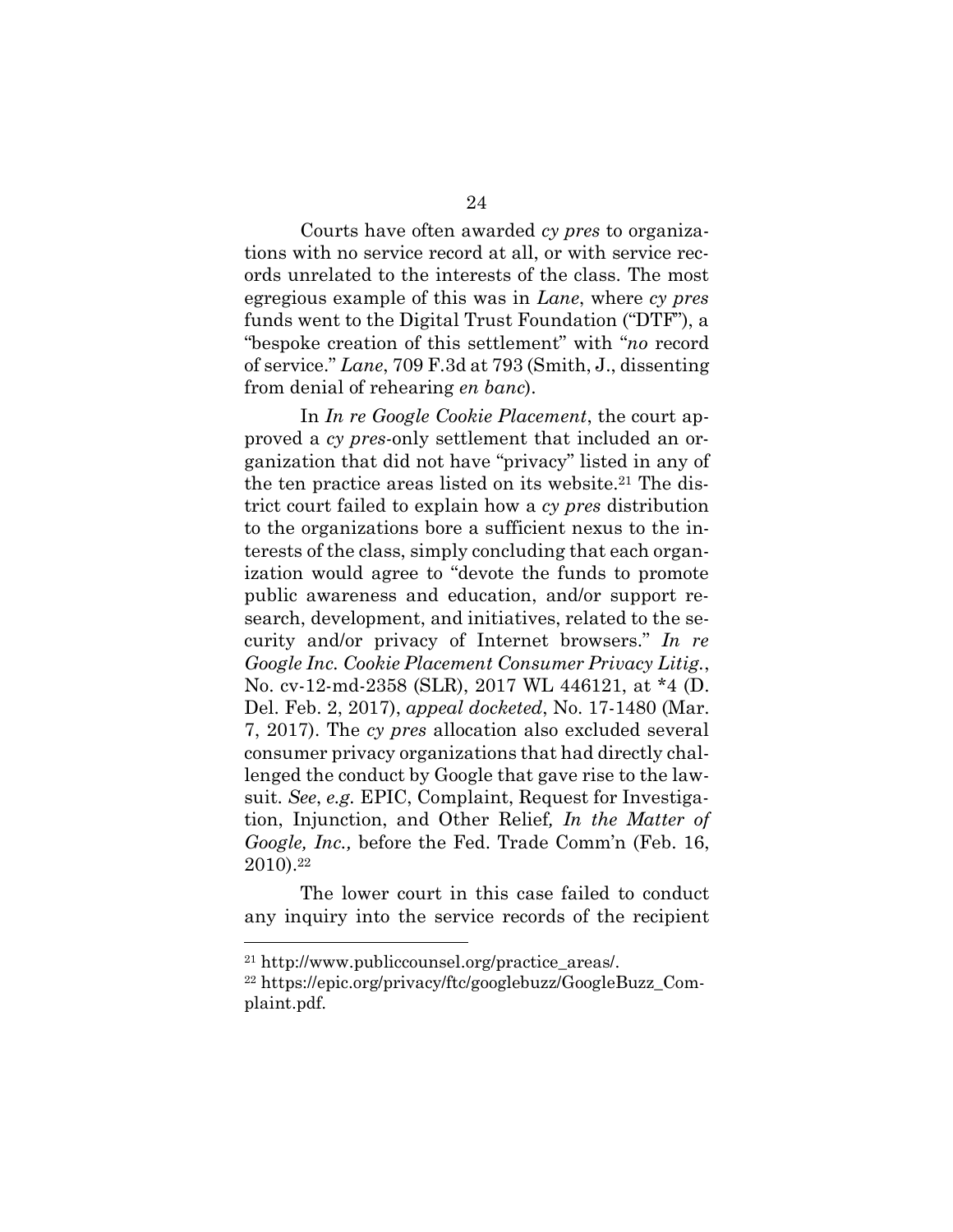organizations. The court only mentioned the issue in one cursory sentence, stating "[h]aving carefully reviewed the proposals by counsel, the court is satisfied that the proposed *cy pres* distribution 'bears a substantial nexus to the interests of the class members' as required by the Ninth Circuit." *In re Google Referrer Header Privacy Litig.*, 87 F. Supp. 3d 1122, 1133 (N.D. Cal. 2015), *aff'd*, 869 F.3d 737 (9th Cir. 2017). A *cy pres* award cannot represent the "next best" distribution where the organization's service record bears little or no nexus to the interests of the class.

Courts similarly fail to examine whether the organization's proposed use of the funds will advance the underlying statutory claims. As Judge Smith wrote in his dissent in *Lane*, "it is not enough simply to identify any link between the class claims and a *cy pres* distribution . . . [i]nstead, an appropriate *cy pres* recipient must be dedicated to protecting consumers from the precise wrongful conduct about which plaintiffs complain." *Lane*, 709 F.3d at 794 (Smith, J., dissenting from denial of rehearing *en banc*). In consumer privacy settlements, courts often mistakenly assume that educating consumers and challenging misconduct are interchangeable in terms of the benefit they provide to the class. But user education has little to do with the aim of privacy law in the United States, which is "to limit the collection and use of personal data." Marc Rotenberg, *Fair Information Practices and the Architecture of Privacy*, 2001 Stan. Tech. L. Rev. 1 (2001).

Judge Smith highlighted this schism in *Lane*, emphasizing that the purpose the plaintiffs' statutory claims was to prevent "*unauthorized* access or disclosure of private information," while the Digital Trust Foundation would dedicate the funds "to educat[ing]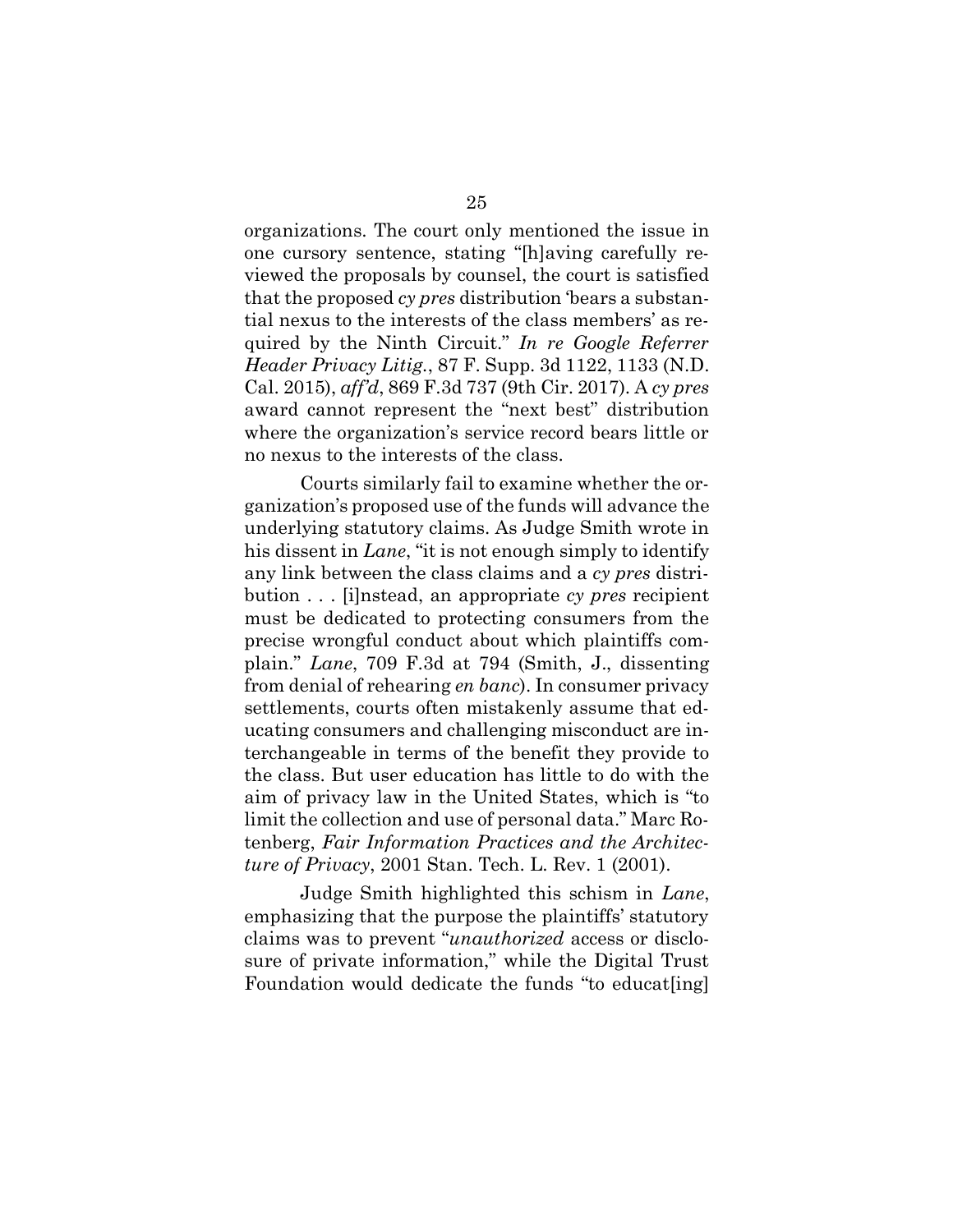users, regulators[,] and enterprises' on how to protect Internet privacy 'through user control.'" *Lane*, 709 F. 3d at 794 (Smith, J., dissenting from denial of rehearing *en banc*). Judge Smith underscored the inherent mismatch between the proposal and the aims of the litigation, stating, "an organization that focuses on protecting privacy solely through 'user control' can *never* prevent unauthorized access or disclosure of private information where the alleged wrongdoer *already has unfettered access* to a user's records." *Id*.

So long as organizations exist that actively defend the privacy interests of Internet users and actively challenge the business practices that give rise to these cases, distributions used for education or research cannot represent the "next best" use of settlement funds. *Enforcing Privacy Rights*, *supra*.

## **C. To prevent collusion, courts must conduct close oversight of proposed** *cy pres* **distributions.**

Courts must pay special attention to any potential conflicts of interest in *cy pres* settlements to avoid the risks of collusion between the defendant and class counsel. Courts must be on the lookout "not only for explicit collusion, but also for more subtle signs that class counsel have allowed pursuit of their own selfinterests and that of certain class members to infect the negotiations." *In re Google Referrer Header Privacy Litig.*, 869 F.3d 737, 749 (9th Cir. 2017) (Wallace, J. dissenting).

In particular, *cy pres* awards designated for organizations that have previously received substantial payments from the named defendant should be subject to exacting scrutiny. Such distributions risk undermining the interests of the class by rewarding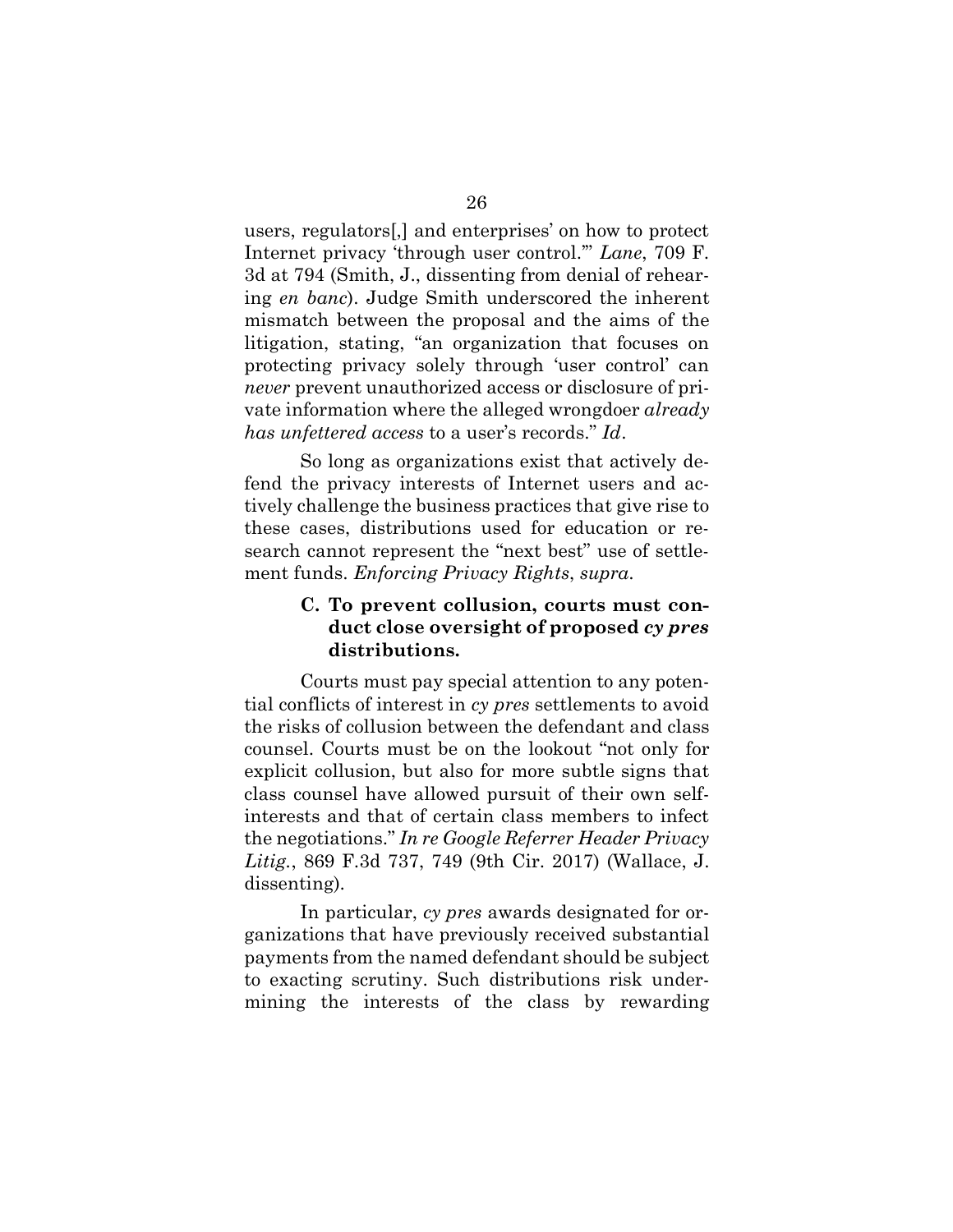organizations that will advance the defendant's interests at the expense of the class. The ALI has stated that "a *cy pres* remedy should not be ordered if the court or any party has any significant prior affiliation with the intended recipient that would raise substantial questions about whether the award was on the merits." *ALI Principles*. Courts have raised concerns about *cy pres* awards that benefit organizations to which the defendant has made prior payments. *See Molski*, 318 F.3d at 954 (stating that "it seems somewhat distasteful to allow a corporation to fulfill its legal and equitable obligations through tax-deductible donations to third parties"); *Dennis*, 697 F.3d at 867– 68 (noting that a *cy pres* award that allows the defendant to use "previously budgeted funds" to make the same contribution it would have made anyway is a "paper tiger" in terms of deterrence).

In *Lane*, the terms of the settlement dictated that at least one of the three board members of the newly-established Digital Trust Foundation would be a current employee of Facebook. *Lane v. Facebook, Inc.*, 696 F.3d 811, 821 (9th Cir. 2012), *cert. denied* 134 S. Ct. 8 (U.S. 2013). The other two board members of DTF also had financial ties to Facebook. As Judge Kleinfeld noted in dissent, the *cy pres* award would be used to "fund nothing but an 'educational program' amounting to an advertising campaign for Facebook." *Id*. at 834.

Google, in particular, has sought to protect its commercial interests through the strategic allocation of funds to non-profit organizations, researchers, and universities so as to promote views, publications, and scholarship that is favorable to the company. Marc Scott & Nicholas Hirst, *Google's Academic Links*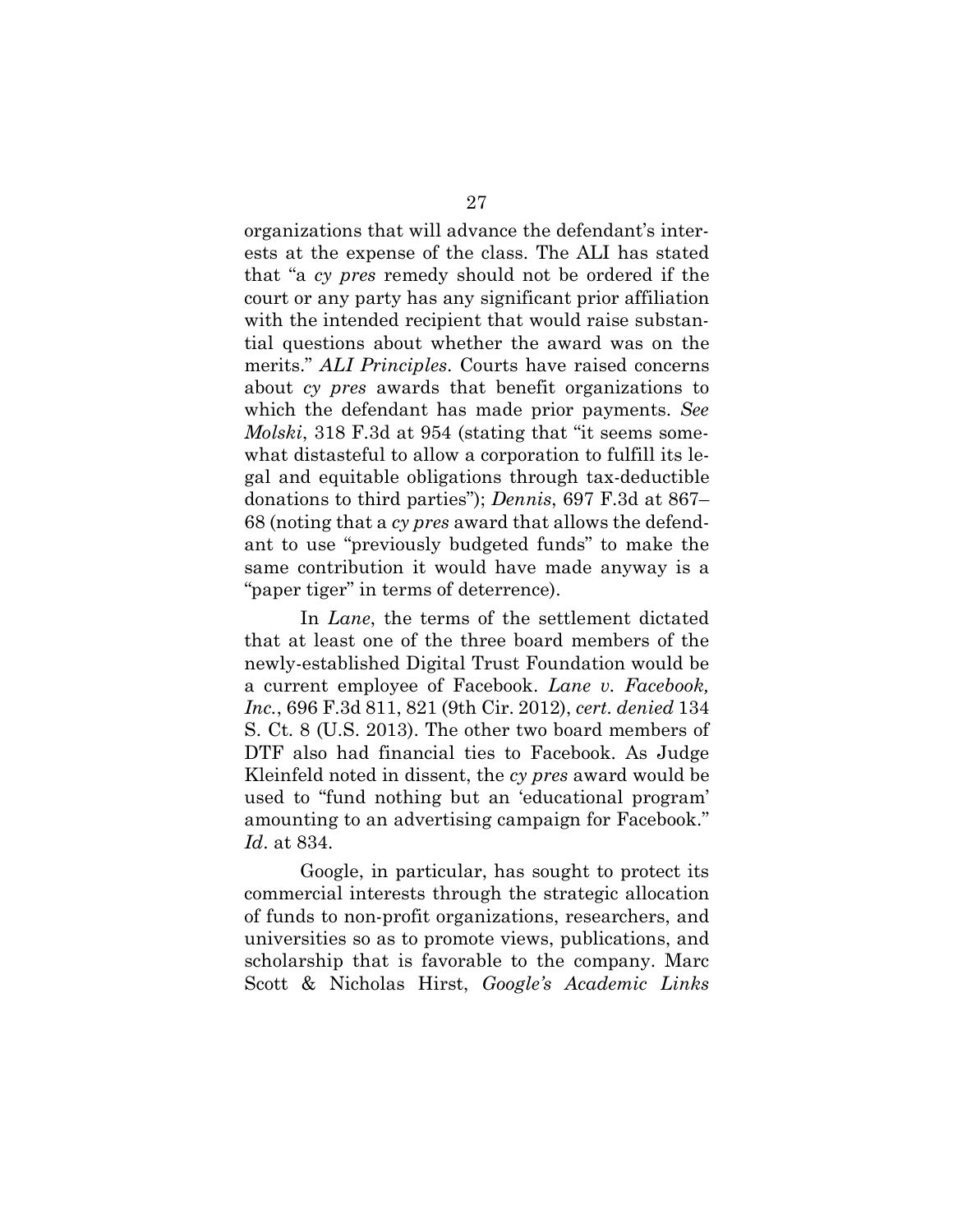*Under Scrutiny*, Politico (May 13, 2018);<sup>23</sup> *Google Spends Millions on Academic Research to Influence Opinion, Says Watchdog*, The Guardian (Jul. 13, 2017); <sup>24</sup> Adam Rogers, *Google's Academic Influence Campaign: It's Complicated, Wired (Jul. 14, 2018)*;<sup>25</sup> Brody Mullins & Jack Nicas, *Pay Professors: Inside Google's Academic Influence Campaign*, Wall St. J. (Jul. 14, 2017);26 Jonathan Taplin, *Google's Disturbing Influence Over Think Tanks*, N.Y. Times (Aug. 30, 2017). 27

The Ninth Circuit acknowledged this practice but dismissed out of hand the concerns these organizations would then be reluctant to pursue the privacy interests of consumers or take a stand against the practices of Google. 869 F.3d at 745. These concerns merited more substantive consideration. Google is free to allocate resources to defend its commercial interests as it chooses. But when the company takes money that would otherwise go to class members and redirects those funds, by means of a *cy pres* only settlement, to organizations that are routinely aligned with the company's interests, that is an entirely different matter. That is not only unfair. It is also unjust.

1

<sup>23</sup> https://www.politico.eu/article/google-campaign-for-accountability-lobbying-humboldt-ceps-astroturfing-oracle/. <sup>24</sup> https://www.theguardian.com/technol-

ogy/2017/jul/13/google-millions-academic-research-influence-opinion.

<sup>25</sup> https://www.wired.com/story/googles-academic-influence-campaign-its-complicated/.

<sup>26</sup> https://www.wsj.com/articles/paying-professors-insidegoogles-academic-influence-campaign-1499785286.

<sup>27</sup> https://www.nytimes.com/2017/08/30/opinion/google-influence-think-tanks.html.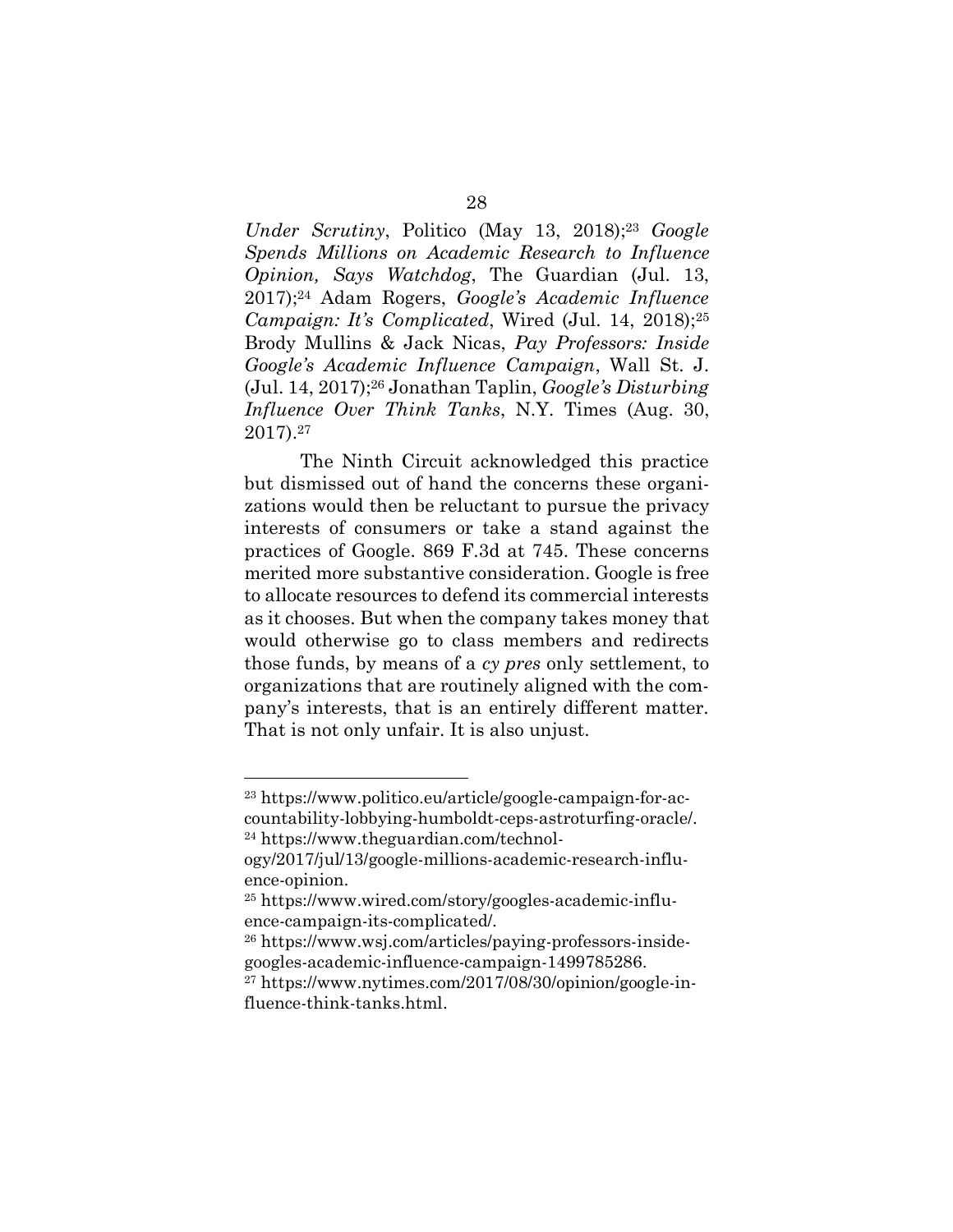In fact, this is not the first time that Google has directed funds, via *cy pres*, to its preferred organizations. For example, in the *Google Cookie Placement*  settlement, Google funded two of the same organizations that were funded by this Settlement. *See In re Google Inc. Cookie Placement Consumer Privacy Litig.*, 2017 WL 446121, at \*4. As in this settlement, those organizations did not propose to use the funds to stop Google's unlawful data collection, but rather to "promote public awareness and education, and/or support research, development, and initiatives, related to the security and/or privacy of Internet browsers." *Id*.

A judicially-administered application process based on objective criteria could resolve these concerns. *See Enforcing Privacy Rights*, *supra*. Courts have utilized objective claims processes in similar consumer privacy settlements. In *In re Google Buzz Privacy Litigation*, for example, the parties initially proposed that Google would identify recipients of *cy pres* funds. Notice of Motion and Memorandum in Support of Motion for Order Granting Final Approval of Class Settlement, Certifying Settlement Class, and Appointing Class Representatives and Class Counsel at 6, *In re Google Buzz Privacy Litigation*, 2011 WL 7460099 (No. 10-00672 JW) (N.D. Cal. entered Feb. 16, 2011). The district court found this process "lacked specificity and oversight required to provide a reasonable benefit to the Class," and instead ordered the parties to nominate *cy pres* recipients based on these criteria:

- i. The organization's name and address;
- ii. A description of an established program currently undertaking policy or education efforts directed specifically at Internet privacy;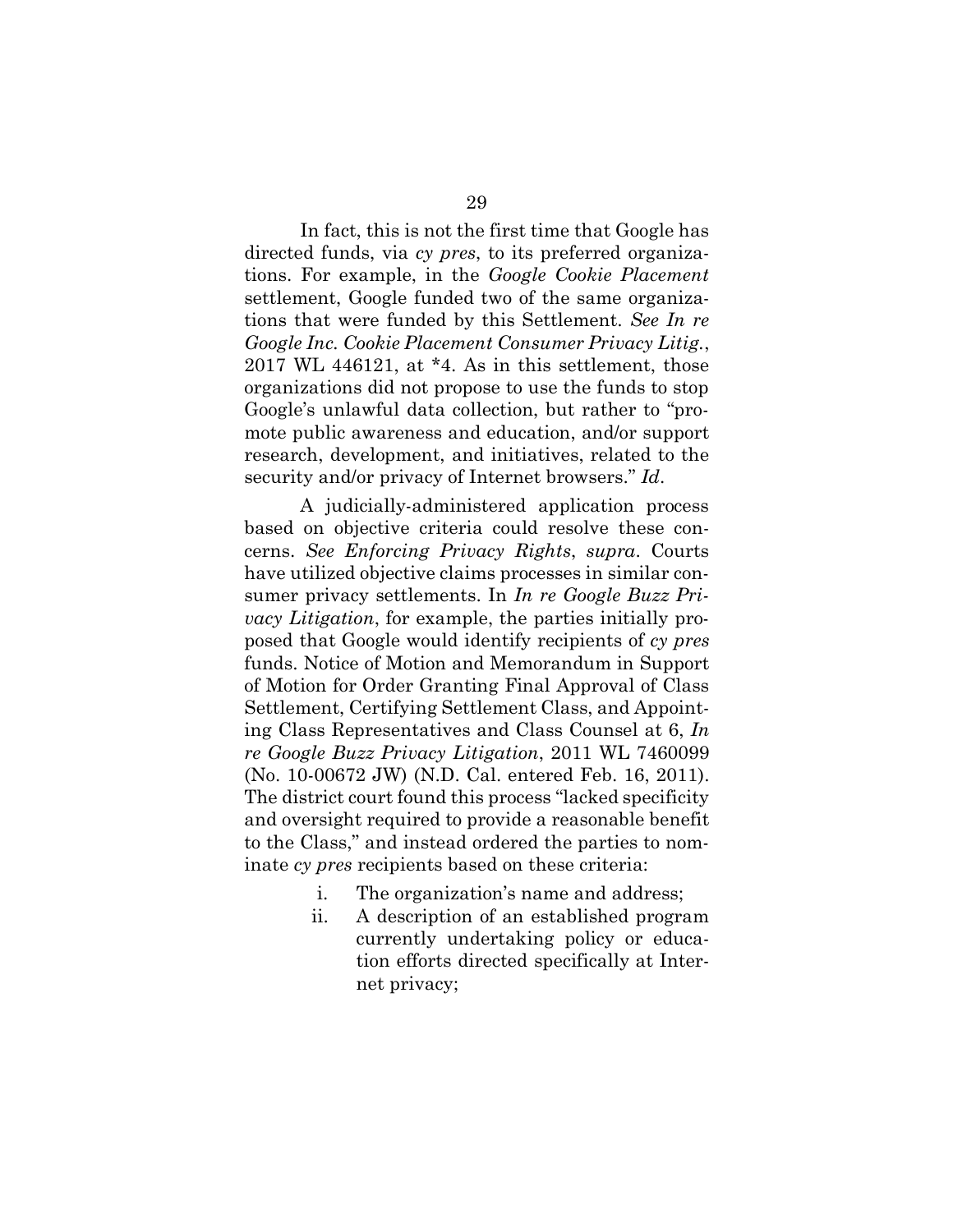- iii. The number of years that the program has been established and focused on Internet privacy;
- iv. A short statement as to how the particular program will benefit the Class;
- v. The annual operating budget of the organization and the specific Internet privacy or education program; and
- vi. The amount received, if any in contributions from Google, Inc. in 2010, independent of the Settlement.

*Id.* The court made explicit its concern that absent such procedures, worthwhile recipients could be improperly excluded. *Id*. A similar application process was also used in *In re Netflix Privacy Litigation*, 5:11 cv-00379, 2011 WL 7460099 (N.D. Cal. Mar. 18, 2013).

An objective claims process would guard against the risks of collusion, ensure that the organizations have a service record aligned with the interests of the class, and guarantee that the funds will go to a purpose that furthers the underlying statutory claims. The Court should adopt such an approach to ensure that class action settlements are "fair, reasonable and adequate," and *cy pres* awards provide the "next best" distribution.

\* \* \*

For the foregoing reasons, this Court should reject the Settlement and remand with the appropriate guidance.